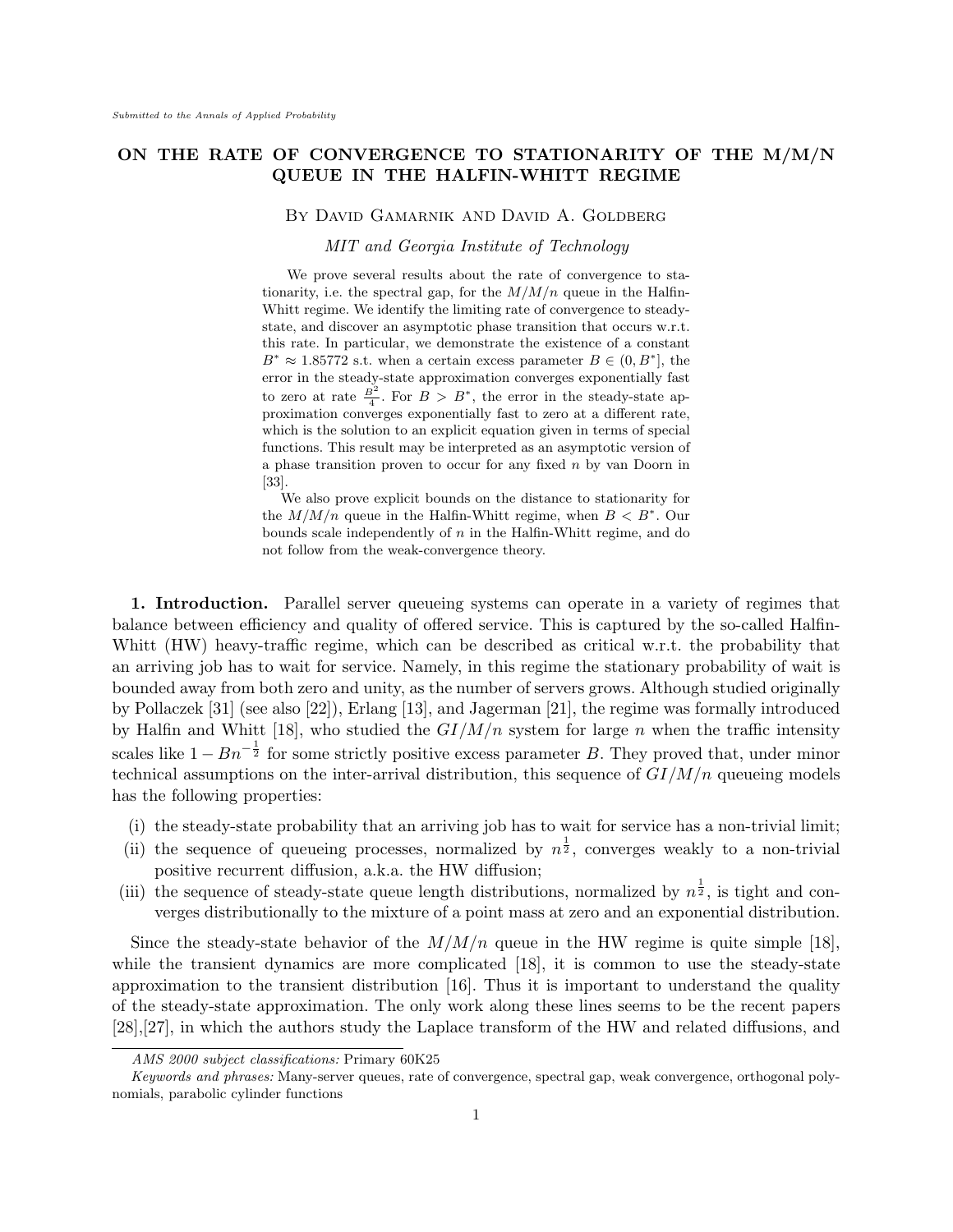prove several results analogous to our own for these diffusions. The key difference is that in this paper we study the pre-limit diffusion-scaled *M/M/n* queue, not the limiting diffusion. We note that the relevant transform functions were also studied in [1], although in a different context. Also, similar questions were studied for the associated sequence of fluid-scaled queues in [23].

The question of how quickly the positive recurrent  $M/M/n$  queue approaches stationarity has a rich history in the queueing literature. In [30], Morse derives an explicit solution for the transient *M/M/*1 queue, and discusses implications for the exponential rate of convergence to stationarity. Similar analyses are carried out in [7] and [32]. Around the same time, both Ledermann and Reuter [29], and Karlin and McGregor (KM) [24], worked out powerful and elegant theories that could be used to give the transient distributions for large classes of birth-death processes (BDP), including the *M/M/n* queue. The transient probabilities are expressed as integrals against a spectral measure *ϕ*, which is intimately related to the eigenvalues of the generator of the BDP. KM devote an entire paper [25] to the application of their theory to the *M/M/n* queue, in which they comment explicitly on the relationship between the rate of convergence to stationarity and the support of *ϕ*. This relationship was later formalized in a series of papers by other authors [4],[37]. Let  $P(t)$  denote the matrix of transient probabilities for the  $M/M/n$  queue; i.e.  $P_{i,j}(t)$  is the probability that there are *j* jobs in system at time *t*, if there are *i* jobs in system at time 0. Let *A* denote the generator matrix associated with the  $M/M/n$  queue, i.e.  $\frac{d}{dt}P(t) = A \cdot P(t)$  [14]. Recall that the spectral gap *γ* of a BDP is the absolute value of the supremum of the set of strictly negative real eigenvalues of *A* over an appropriate domain, and we refer the reader to [4] for details. Then it follows from the results of [4] that

THEOREM 1. For any positive recurrent  $M/M/n$  or  $M/M/\infty$  queue,  $\gamma \in (0,\infty)$ . For all *i* and j,  $\lim_{t\to\infty} -t^{-1}\log|P_{i,j}(t)-P_j(\infty)|$  exists, and is at least  $\gamma$ . For at least one pair of i and j,  $\lim_{t\to\infty} -t^{-1}\log|P_{i,j}(t)-P_j(\infty)| = \gamma$ . Furthermore,  $\gamma = \inf\{x : x > 0, \phi(x+\epsilon) - \phi(x-\epsilon) >$ 0 *for all*  $\epsilon > 0$ .

We note that  $\gamma$  is closely related to the singularities of the Laplace transform of  $\phi$ , and refer the reader to [25] for details. It is well-known that for the positive recurrent  $M/M/1$  and  $M/M/\infty$ queues,  $\gamma$  can be computed explicitly. In particular, it is proven in [25] that

THEOREM 2. For the positive recurrent  $M/M/1$  queue with arrival rate  $\lambda$  and service rate  $\mu$ ,  $\gamma = (\lambda^{\frac{1}{2}} - \mu^{\frac{1}{2}})^2$ , and the spectral measure  $\phi$  consists of a jump at zero, and an absolutely continuous *measure on*  $[(\lambda^{\frac{1}{2}} - \mu^{\frac{1}{2}})^2, (\lambda^{\frac{1}{2}} + \mu^{\frac{1}{2}})^2]$ . For the M/M/ $\infty$  queue with arrival rate  $\lambda$  and service rate  $\mu$ ,  $\gamma = \mu$ , and the spectral measure  $\phi$  consists of a countably infinite number of jumps, with exactly *one jump at every non-negative integer multiple of µ.*

Unfortunately, for the general positive recurrent *M/M/n* queue, the known characterizations for *γ* involve computing the roots of high-degree polynomials, which may be computationally difficult. This arises from the fact that for the positive recurrent  $M/M/n$  queue with arrival rate  $\lambda$  and service rate  $\mu$ , the spectral measure  $\phi$  consists of three parts, as described in [25]. The first part is a jump at zero, which corresponds to the steady-state distribution. The second component is an absolutely continuous measure on the interval  $\left[ (\lambda^{\frac{1}{2}} - (n\mu)^{\frac{1}{2}})^2, (\lambda^{\frac{1}{2}} + (n\mu)^{\frac{1}{2}})^2 \right]$ . The third component consists of a set of at most *n* (but possibly zero) jumps, which all exist on  $\left(0, (\lambda^{\frac{1}{2}} - (n\mu)^{\frac{1}{2}})^2\right)$ . The complexity of determining *γ* arises from the difficulty of locating these jumps [35]. In [25], this set of jumps is expressed in terms of the zeros of a certain polynomial equation.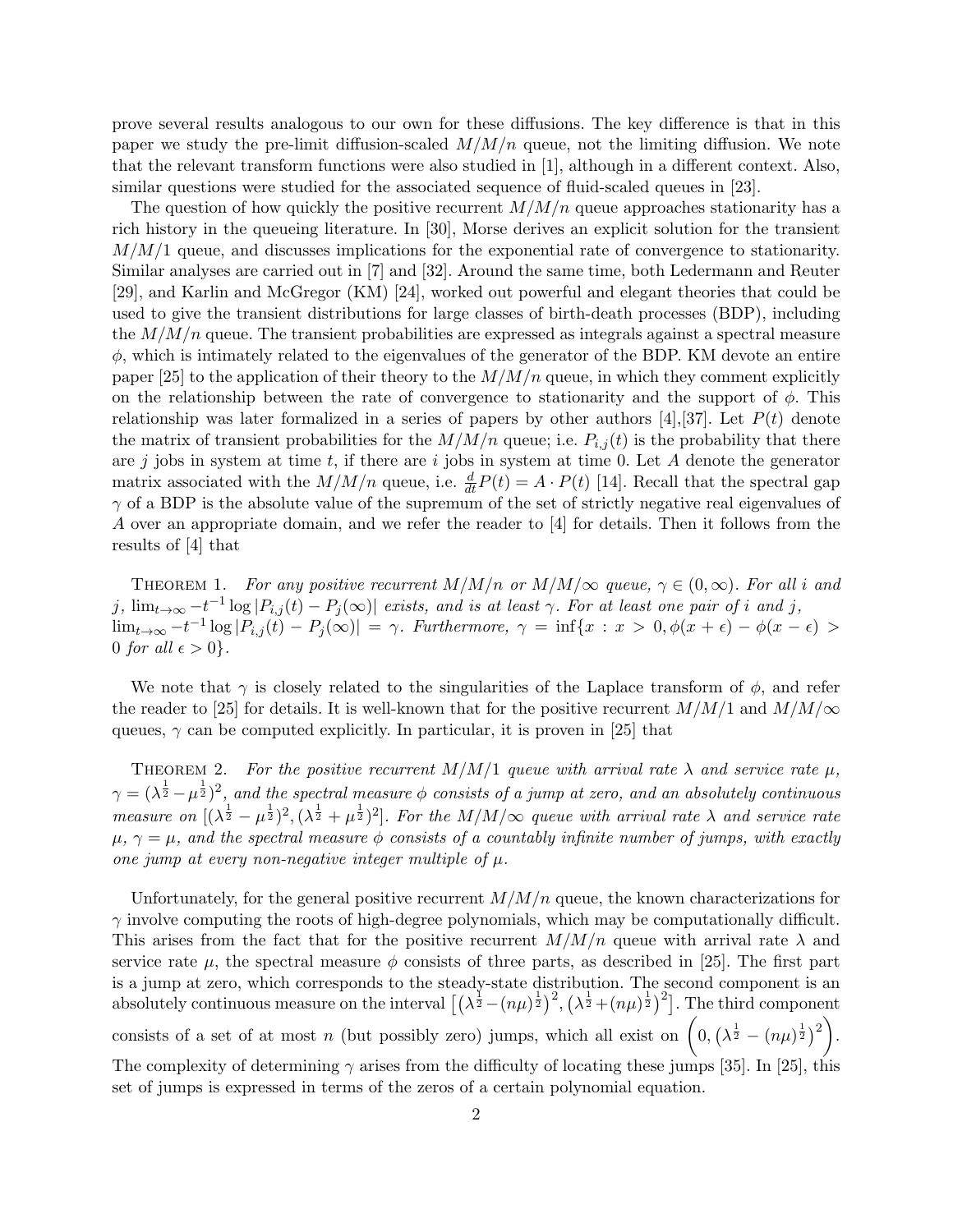Significant progress towards understanding these jumps was made in a series of papers by van Doorn [33],[34],[35],[36]. Van Doorn used the KM representation and the theory of orthogonal polynomials to give several alternate characterizations and bounds for the spectral gap of a BDP, and applied these to the  $M/M/n$  queue. He also showed in [33] that for each fixed *n* there is a transition in the nature of the spectral measure of the  $M/M/n$  queue as one varies the traffic intensity, proving that

THEOREM 3. For all  $n \geq 1$ , there exists  $\rho_n^* \in [0,1)$  s.t. for any  $M/M/n$  queue with traffic *intensity at least*  $\rho_n^*, \gamma = (\lambda^{\frac{1}{2}} - (n\mu)^{\frac{1}{2}})^2$ ; and for any  $M/M/n$  queue with traffic intensity strictly *less than*  $\rho_n^*, \gamma < (\lambda^{\frac{1}{2}} - (n\mu)^{\frac{1}{2}})^2$ .

Unfortunately, all of the characterizations (including that of  $\rho_n^*$ ) given by van Doorn are again stated in terms of the roots of high-degree polynomials, and van Doorn himself comments in [35] that one is generally better off using the approximations that he gives in the same paper. Van Doorn's work was later extended by Kijima in [26], and similar results were achieved by Zeifman using different techniques in [42]. It was also shown in [42] that  $\rho_n^* \leq (1 - \frac{1}{n})$  $(\frac{1}{n})^2$ .

There are also some results in the literature for explicitly bounding the distance to stationarity, as opposed to just identifying the exponential rate of convergence. In [42], Zeifman used tools from the theory of differential equations to give explicit bounds on the total variational distance between the transient and steady-state distributions of a BDP, and explicitly examines the *M/M/n* queue. In [38],[39], van Doorn and Zeifman used the techniques developed in [42] to derive explicit bounds on the distance to stationarity for a different queueing model, and examined how their bounds perform in a certain heavy-traffic regime (not HW). In [5], Chen developed very general bounds for the distance to stationarity for Markov chains, and then applied these to BDP. However, these bounds are generally not studied in the HW regime, and thus may not scale desirably with *n* in the HW regime. We note that the complexity of bounding the distance to stationarity uniformly for a sequence of BDP is related to the cutoff phenomenon for Markov chains [8], which has been studied in the context of queueing systems [15].

In this paper, we prove several results about the rate of convergence to stationarity for the  $M/M/n$  queue in the HW regime. We identify the limiting rate of convergence to steady-state, i.e. the spectral gap, and discover an asymptotic phase transition that occurs w.r.t. this rate. Specifically, let  $\gamma_n$  denote the spectral gap associated with the  $M/M/n$  queue with arrival rate *n* −  $Bn^{\frac{1}{2}}$  and service rate equal to unity. Then we demonstrate the existence of a constant  $B^* \approx$ 1.85772 s.t. when the excess parameter  $B \in (0, B^*]$ ,  $\lim_{n\to\infty} \gamma_n = \frac{B^2}{4}$  $\frac{3^2}{4}$ . For  $B > B^*$ ,  $\lim_{n \to \infty} \gamma_n$ exists, and can be given as the solution to an explicit equation involving special functions. This result may be interpreted as an asymptotic version of the phase transition proven to occur for any fixed *n* by van Doorn in [33]. Indeed, we prove that  $\lim_{n\to\infty} n^{\frac{1}{2}}(1-\rho_n^*)=B^*$ . It thus follows from the results of [33] (see Theorem 3) that  $\gamma_n = \left(n^{\frac{1}{2}} - (n - Bn^{\frac{1}{2}})^{\frac{1}{2}}\right)^2$  for  $B < B^*$  and all sufficiently large *n*. Observing that  $\lim_{n\to\infty} (n^{\frac{1}{2}} - (n - Bn^{\frac{1}{2}})^{\frac{1}{2}})^2 = \frac{B^2}{4}$  $\frac{3^2}{4}$  links our results to those of van Doorn for the case  $B < B^*$ , and a similar connection exists for the case  $B \ge B^*$ .

We also prove explicit bounds on the distance to stationarity for the *M/M/n* queue in the HW regime, when *B < B∗* . Our bounds scale independently of *n* in the HW regime, and do not follow from the weak-convergence theory.

1.1. *Outline of paper.* The rest of the paper proceeds as follows. In Section 2, we state our main results, and outline our proof technique. In Section 3, we prove a new characterization for the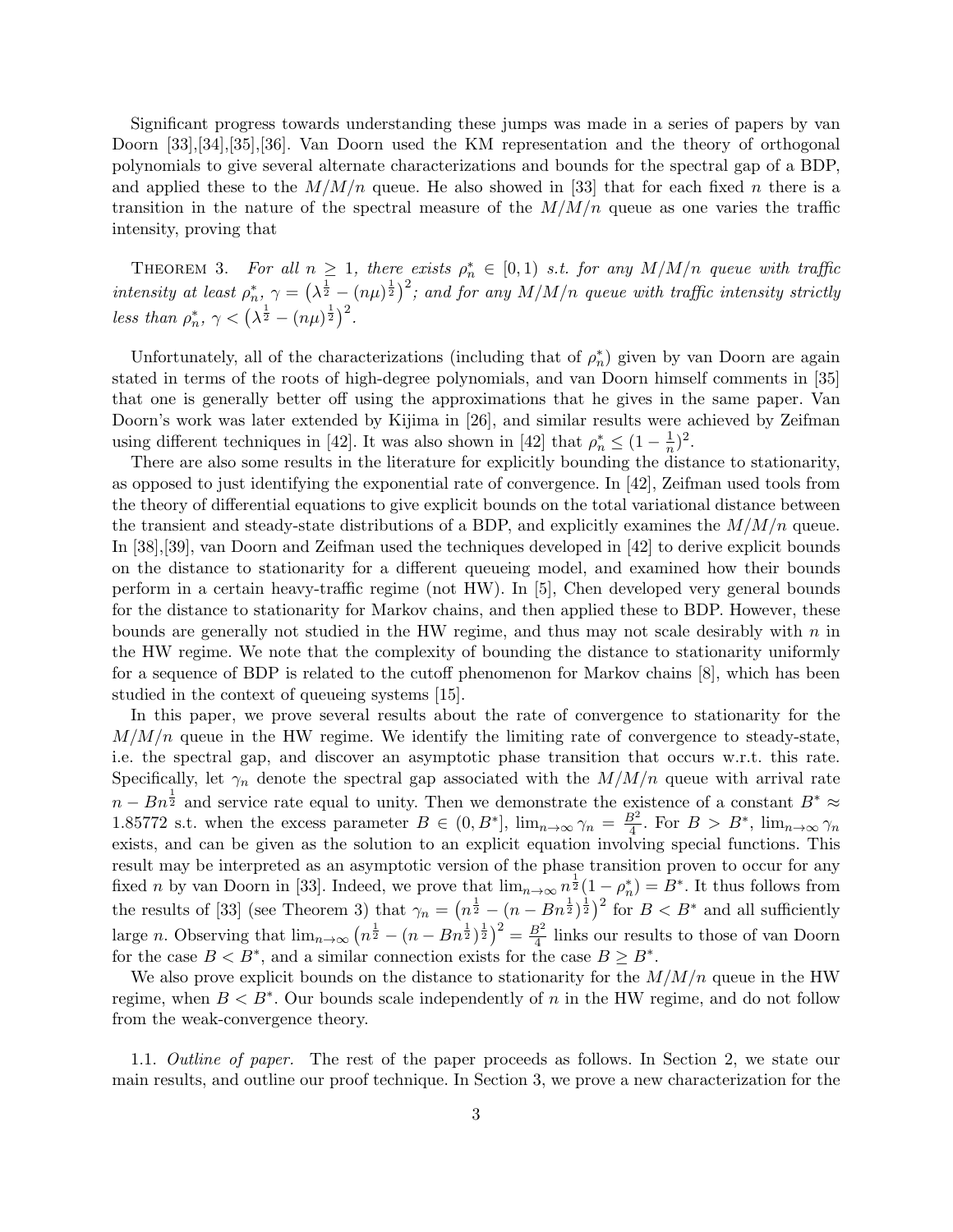spectral gap of the  $M/M/n$  queue. In Sections  $4 - 6$ , we study the asymptotic properties of this characterization. In Section 7, we compute the limiting spectral gap of the *M/M/n* queue in the HW regime, and prove that a phase transition occurs. In Section 8, we prove our explicit bounds on the distance to stationarity. In Section 9, we compare our explicit bounds to other bounds from the literature. In Section 10 we summarize our main results and present ideas for future research. We include a technical appendix in Section 11.

## **2. Main Results.**

2.1. *Definitions and notations.* Let  $\mathcal{Q}^n$  denote the  $M/M/n$  queue with arrival rate  $\lambda_n \stackrel{\Delta}{=} n-Bn^{\frac{1}{2}}$ and service rate  $\mu \stackrel{\Delta}{=} 1$ , where we assume throughout that *n* is sufficiently large to ensure that  $\lambda_n > 0$ , and  $n > \lambda_n + 1$ . Let  $Q^n(t)$  denote the number in system, i.e. the number of jobs in service plus the number of jobs waiting in queue, at time  $t$ ;  $Q^n(\infty)$  denote the corresponding steady-state r.v.; and  $\gamma_n$ denote the spectral gap of the associated Markov chain. We define  $P_{i,j}^n(t) \stackrel{\Delta}{=} \mathbb{P}\big(Q^n(t) = j \vert Q^n(0) = i\big),$  $P_j^n(\infty) \stackrel{\Delta}{=} \mathbb{P}(Q^n(\infty) = j)$ ,  $P_{i,\leq j}^n(t) \stackrel{\Delta}{=} \sum_{k=0}^j P_{i,k}^n(t)$ , and  $P_{\leq j}^n(\infty) \stackrel{\Delta}{=} \sum_{k=0}^j P_k^n(\infty)$ . For a function f, we let  $Z(f)(Z^+(f))$  denote the infimum of the set of (strictly positive) real zeros of f, and set  $Z(f)(Z^+(f)) = \infty$  if *f* has no (strictly positive) real zeros. All logarithms will be base *e*. Unless otherwise stated, all functions are defined only over R. All empty products are assumed to be equal to unity, and all empty summations are assumed to be equal to zero. Also, for an event  ${E}$ , we let  $I(\lbrace E \rbrace)$  denote the corresponding indicator function.

2.2. *The parabolic cylinder functions.* We now briefly review the two-parameter function commonly referred to as the parabolic cylinder function  $D_x(z)$ , since we will need these functions for the statement (and proof) of our main results. For excellent references on these functions, see [17] Section 8.31 and Section 9.24, [3] Sections 3.3-3.5, and [12] Chapter 8. Let Γ denote the Gamma function (see [19], Chapter 8.8). It is stated in [3] that  $x, z \in \mathbb{R}$  implies  $D_x(z) \in \mathbb{R}$ , and

(1) 
$$
D_x(z) = \begin{cases} \left(\frac{2}{\pi}\right)^{\frac{1}{2}} \exp\left(\frac{z^2}{4}\right) \int_0^\infty \exp\left(-\frac{y^2}{2}\right) \cos\left(\frac{\pi}{2}x - zy\right) y^x dy & \text{if } x \ge 0; \\ \frac{\exp\left(-\frac{z^2}{4}\right)}{\Gamma(-x)} \int_0^\infty \exp\left(-\frac{y^2}{2} - zy\right) y^{-(x+1)} dy & \text{if } x < 0. \end{cases}
$$

 $D_x(z)$  takes on a simpler form for integral *x*. In particular, it is stated in [17] that for  $z \in \mathbb{R}$ ,

(2) 
$$
D_{-1}(z) = 2^{\frac{1}{2}} \exp(\frac{z^2}{4}) \int_{2^{-\frac{1}{2}}z}^{\infty} \exp(-y^2) dy
$$
,  $D_0(z) = \exp(-\frac{z^2}{4})$ , and  $D_1(z) = z \exp(-\frac{z^2}{4})$ .

Note that since  $\Gamma(-x) \in (0, \infty)$  for  $x < 0$ , (1) and (2) imply that  $D_x(z) > 0$  for  $z \in \mathbb{R}$  and  $x \leq 0$ .

The parabolic cylinder functions arise in several contexts associated with the limits of queueing models, such as the Ornstein-Uhlenbeck limit of the appropriately scaled infinite-server queue [20] and various limits associated with the Erlang loss model [40]. We note that the parabolic cylinder functions have been studied as the limits of certain polynomials under the HW scaling, using tools from the theory of differential equations  $[9], [10], [11], [2]$ .

2.3. *Main results.* We now state our main results. We begin by identifying the limiting rate of convergence to steady-state, i.e. the limiting spectral gap, for the *M/M/n* queue in the HW regime; and prove that a phase transition occurs w.r.t. this limiting rate. We define

$$
\upsilon(x,y) \stackrel{\Delta}{=} \begin{cases} \frac{D_x(y)}{D_{x-1}(y)} & \text{if } D_{x-1}(y) \neq 0; \\ \infty & \text{otherwise.} \end{cases}
$$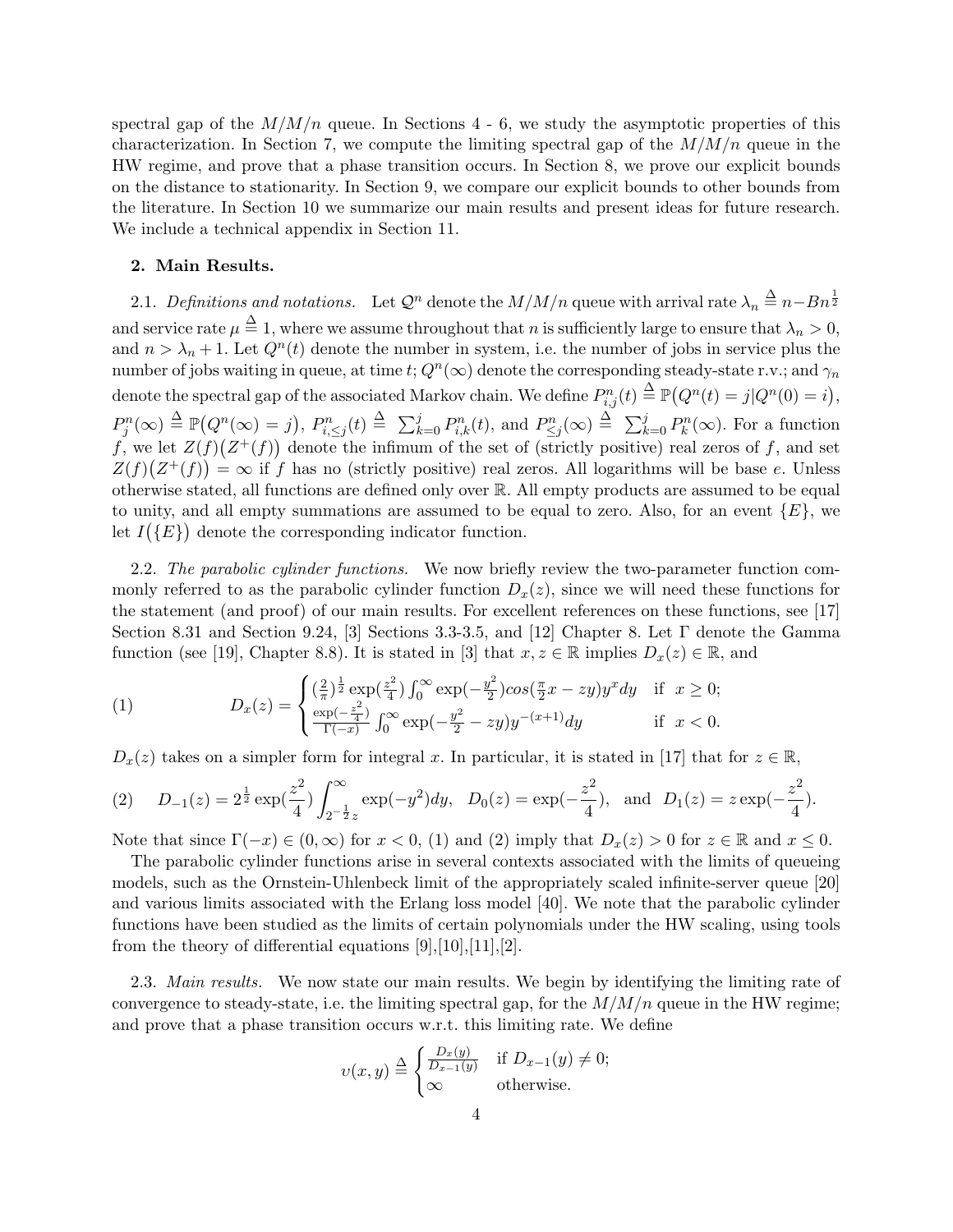Also, let  $\varphi(B) \stackrel{\Delta}{=} v(\frac{B^2}{4})$  $\frac{3^2}{4}$ , *−B*),  $\zeta(B) \stackrel{\Delta}{=} \varphi(B) + \frac{B}{2}$ , and  $\Psi_{\infty}(x) \stackrel{\Delta}{=}$  $\int v(x, -B) + \frac{1}{2} (B + (B^2 - 4x)^{\frac{1}{2}})$  if  $x \leq \frac{B^2}{4}$  $\frac{3^2}{4}$ ; *∞* otherwise.

Note that  $\zeta(B) = \Psi_{\infty}(\frac{B^2}{4})$  $\frac{3^2}{4}$ ). We include a plot of  $\zeta$ .



Fig 1*. Plot of ζ*

Let  $B^* \stackrel{\Delta}{=} Z^+(\zeta)$ . Then

PROPOSITION 1.  $B^* \approx 1.85772$ *, and*  $Z^+(\Psi_\infty) \in (0, \min(1, \frac{B^2}{4}))$  $\left(\frac{3^2}{4}\right)$  *for*  $B > B^*$ .

Our main result is that

THEOREM 4. *The limit*  $\gamma(B) \triangleq \lim_{n \to \infty} \gamma_n$  exists for all  $B > 0$ . For  $0 < B \le B^*$ ,  $\gamma(B) = \frac{B^2}{4}$ .  $For B \geq B^*, \ \gamma(B) = Z^+(\Psi_\infty).$ 

We include a plot of  $\gamma$ .



Fig 2*. Plot of γ*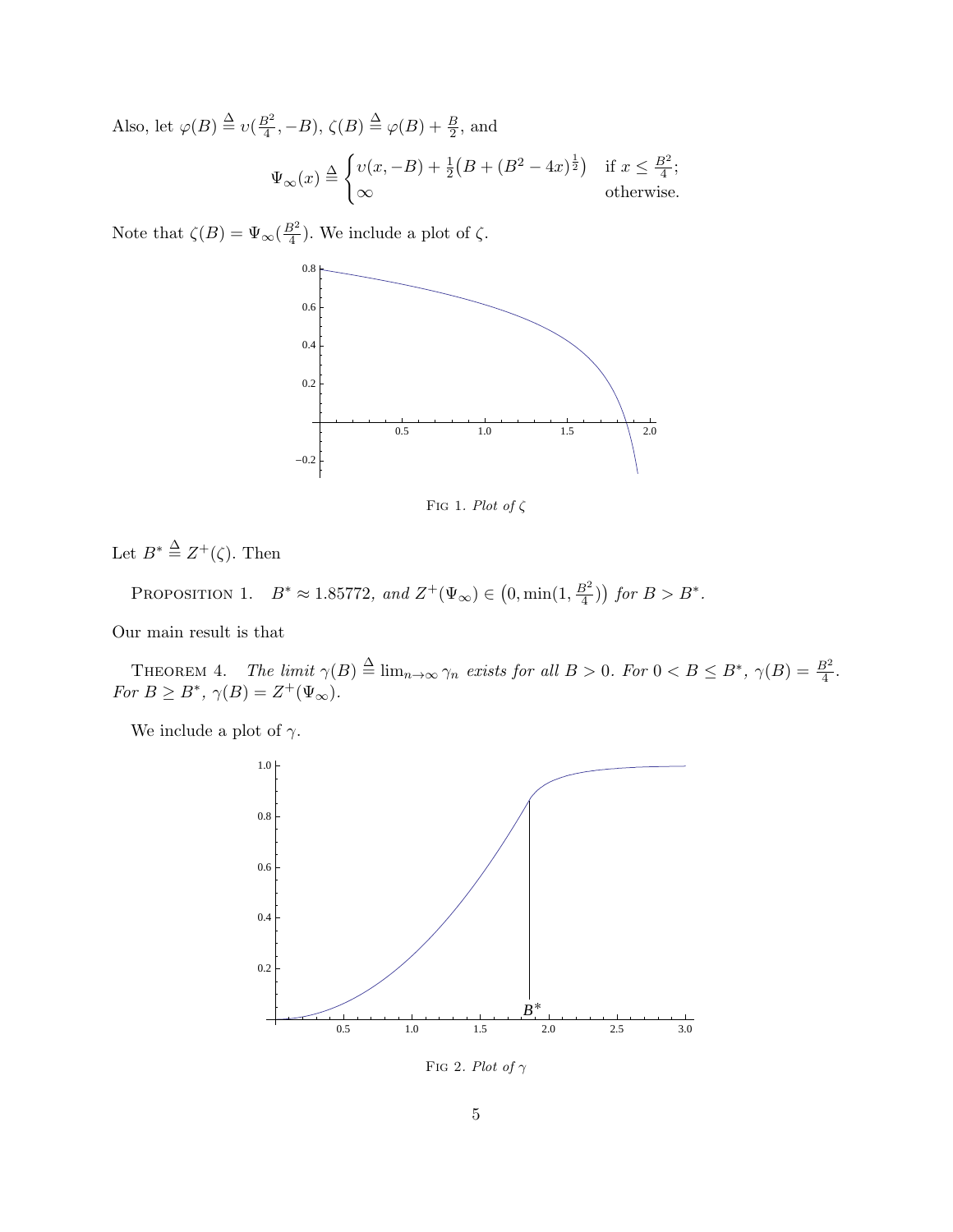Due to the non-linear manner in which the steady-state probability of wait scales in the HW regime, the case  $0 < B < B^*$  actually encompasses most scenarios of practical interest. Indeed, it is proven in [18] that the limit of the steady-state probability of wait equals  $(1+B \exp(\frac{1}{2}B^2)) \int_{-\infty}^{B} \exp(-\frac{1}{2}B^2)$  $(\frac{1}{2}z^2)dz$ <sup> $-1$ </sup>. As this limit is monotone in *B*, the case  $0 < B < B^*$  includes all scenarios for which the steadystate probability of wait is at least *.*04.

We note that the results of [28] show that  $\gamma(B)$  is also the spectral gap of the HW diffusion, demonstrating an interchange of limits for the *M/M/n* queue in the HW regime. Namely, the limit of the sequence of spectral gaps equals the spectral gap of the corresponding weak limit. Interestingly, neither result implies the other, and it is an open challenge to understand this interchange more generally.

The following corollary may be interpreted as an asymptotic version of Theorem 3.

COROLLARY 1. *∗ <sup>n</sup> parameter of Theorem 3 satisfies*

$$
\lim_{n \to \infty} n^{\frac{1}{2}} (1 - \rho_n^*) = B^*.
$$

We now give an interpretation of Theorem 4 and Corollary 1. The *M/M/n* queue behaves like an  $M/M/1$  queue when all servers are busy, and an  $M/M/\infty$  queue when at least one server is idle. The phase transition of Theorem 4 formalizes this relationship in a new way. For  $0 < B < B^*$ , the KM spectral measure of the  $M/M/n$  queue in the HW regime has no jumps away from the origin, and has spectral gap equal to  $(\lambda_n^{\frac{1}{2}} - n^{\frac{1}{2}})^2$ , two properties shared by the associated  $M/M/1$ queue (see Theorem 2). For  $B > B^*$ , the KM spectral measure has at least one jump away from the origin, like the associated  $M/M/\infty$  queue (whose spectral measure has only jumps and spectral gap equal to unity, see Theorem 2). Another interpretation is that the  $M/M/n$  queue cannot approach stationarity faster than either component system would on its own.

We now state our explicit bounds on the distance to stationarity for the case  $B < B^*$ .

THEOREM 5. Given  $B \in (0, B^*)$  and  $a_1, a_2 \in \mathbb{R}$ , let  $a = \max(|a_1|, |a_2|, B)$ . Then there exists  $N_{B,a_1,a_2} < \infty$ , depending only on  $B, a_1$ , and  $a_2$ , s.t. for all  $n \ge N_{B,a_1,a_2}$  and  $t \ge 1$ ,

(3) 
$$
\left| n^{\frac{1}{2}} P^{n}_{\lceil n+a_1n^{\frac{1}{2}} \rceil, \lceil n+a_2n^{\frac{1}{2}} \rceil}(t) - n^{\frac{1}{2}} P^{n}_{\lceil n+a_2n^{\frac{1}{2}} \rceil}(\infty) \right| \leq t^{-\frac{1}{2}} \exp\left(30(a^2+1) - \frac{B^2}{4}t\right),
$$

*and*

(4) 
$$
\left| P_{\lceil n+a_1n^{\frac{1}{2}} \rceil, \leq \lceil n+a_2n^{\frac{1}{2}} \rceil}(t) - P_{\leq \lceil n+a_2n^{\frac{1}{2}} \rceil}^n(\infty) \right| \leq B^{-1}t^{-\frac{1}{2}} \exp\left(30(a^2+1) - \frac{B^2}{4}t\right).
$$

Note that Theorem 5 provides a bound for any sufficiently large fixed *n* and all times *t* greater than unity, which is independent of *n*, and converges to zero as  $t \to \infty$ . Interestingly, such uniform bounds do not follow directly from the weak-convergence theory, since the standard framework of weak convergence requires that one first fix a finite time interval of interest, and then let  $n \to \infty$ , in that order.

It follows from the weak-convergence theory that our explicit bounds yield corresponding bounds for the distance to stationarity of the HW diffusion. Furthermore, in light of Theorem 4, the exponent  $\frac{B^2}{4}$  appearing in our bounds is the best possible. Although we were able to derive partial results for the case  $B \geq B^*$ , the derived bounds were considerably more complicated than those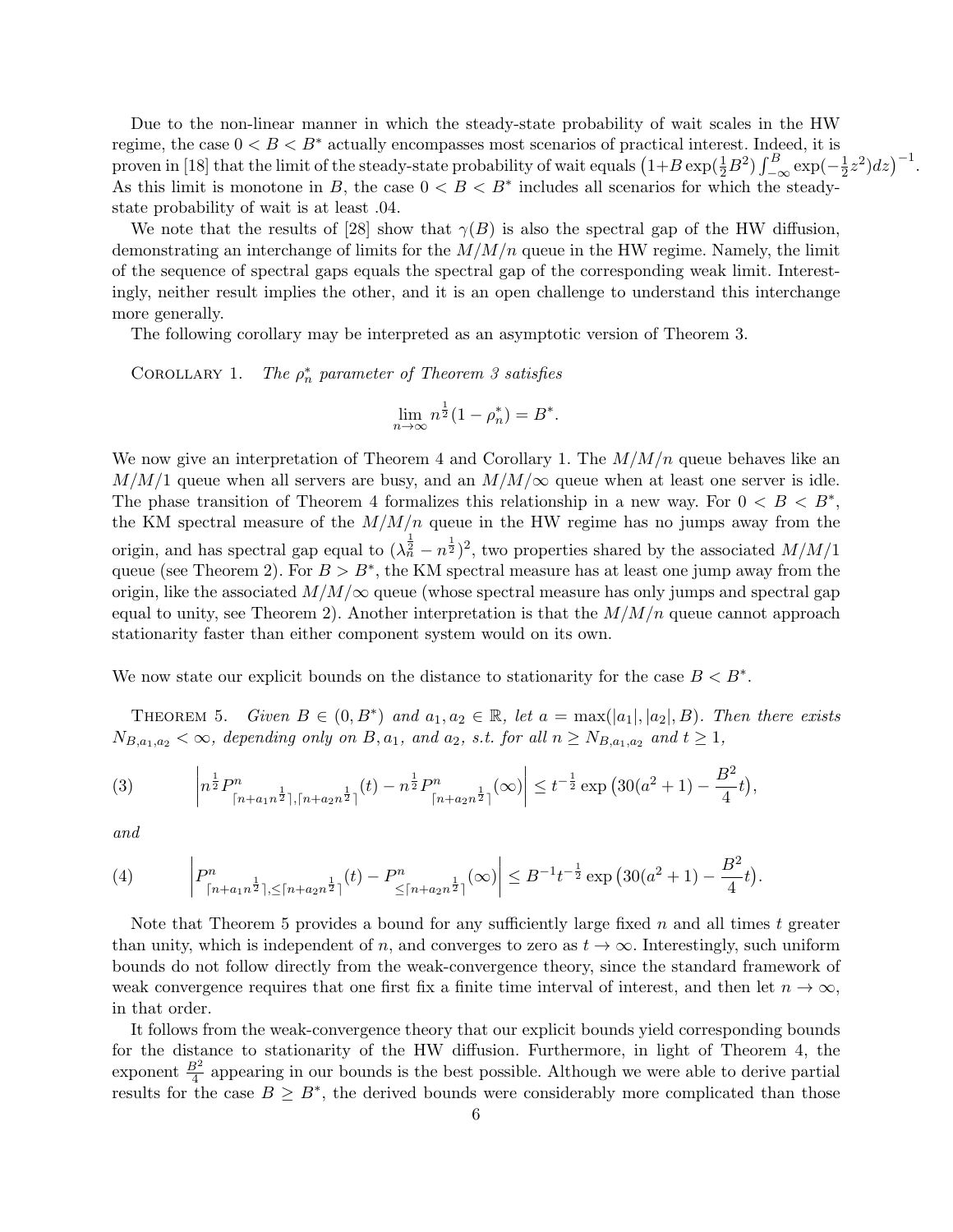of Theorem 5, and we leave it as an open question to derive simple explicit bounds for the case  $B \geq B^*$ . We note that the results of [28] suggest that the exponential dependence on  $a^2$ , and inverse dependence on  $t^{\frac{1}{2}}$ , of the prefactor appearing in Theorem 5 may not be tight, and it seems likely that a more refined analysis would yield sharper bounds.

2.4. *Outline of proof.* We now present an outline of the proof of our main results. To prove Theorem 4 and Corollary 1, we give a new characterization for the spectral gap  $\gamma_n$ , and then study its asymptotics in the HW regime. More precisely, in Section 3, we prove a new characterization for the spectral gap  $\gamma_n$ , in terms of a certain function  $\Psi_n$  which we define. We express  $\gamma_n$  in terms of three quantities:  $(n^{\frac{1}{2}} - \lambda_n^{\frac{1}{2}})^2$ ,  $Z^+(\Psi_n)$ , and the sign of  $\Psi_n((n^{\frac{1}{2}} - \lambda_n^{\frac{1}{2}})^2)$ . In Section 4, we prove that in the HW regime,  $\Psi_n$  converges to  $\Psi_{\infty}$ , and  $\Psi_n((n^{\frac{1}{2}} - \lambda_n^{\frac{1}{2}})^2)$  converges to  $\zeta(B)$ . In Section 5, we prove that in the HW regime,  $Z^+(\Psi_n)$  converges to  $Z^+(\Psi_\infty)$ . In Section 6, we characterize the sign of  $\zeta(B)$ . In Section 7, we combine the above results to prove Theorem 4 and Corollary 1. To prove Theorem 5, we use induction arguments to bound certain polynomials which appear in the KM representation for the transient *M/M/n* queue.

**3. Characterization for**  $\gamma_n$ **.** In this section we give a new characterization for  $\gamma_n$ . We begin by associating several functions to the  $M/M/n$  queue, as in [26] and [33]. For  $0 \leq k \leq n$ , let  $f_{n,k}(x) \triangleq \sum_{j=0}^{k} {k \choose j}$  $\sum_{j=1}^{k} \lambda_n^j \prod_{i=1}^{k-j} (i - x);$ 

$$
z_{n,k}(x) \stackrel{\Delta}{=} \begin{cases} \frac{f_{n,k}(x)}{f_{n,k-1}(x)} & \text{if } f_{n,k-1}(x) \neq 0, \\ \infty & \text{otherwise}; \end{cases}
$$

and  $z_n(x) \stackrel{\Delta}{=} z_{n,n}(x)$ . We also define

$$
a_n(x) \stackrel{\Delta}{=} \begin{cases} \frac{1}{2} \left( \lambda_n + n - x - \left( (n^{\frac{1}{2}} - \lambda_n^{\frac{1}{2}})^2 - x \right)^{\frac{1}{2}} \left( (n^{\frac{1}{2}} + \lambda_n^{\frac{1}{2}})^2 - x \right)^{\frac{1}{2}} \right) & \text{if } x \leq (n^{\frac{1}{2}} - \lambda_n^{\frac{1}{2}})^2, \\ \infty & \text{otherwise}; \end{cases}
$$

and

$$
\Psi_n(x) \stackrel{\Delta}{=} \begin{cases} z_n(x) - a_n(x) & \text{if } z_n(x) \neq \infty \text{ or } a_n(x) \neq \infty, \\ \infty & \text{otherwise.} \end{cases}
$$

We now cite some properties of  $f_{n,n-1}, z_{n,k}$ , and  $\Psi_n$ , as stated in [26], for use in later proofs.

LEMMA 1. *(i)*  $f_{n,n-1}$  *is strictly positive on*  $(-\infty,1]$ *. (ii)* For  $k \leq n$ ,  $z_{n,k}$  is strictly positive, continuous, and strictly decreasing on  $(-\infty, 1]$ *. (iii)*  $\Psi_n$  *is continuous and strictly decreasing on*  $\left(-\infty, \min\left((n^{\frac{1}{2}} - \lambda_n^{\frac{1}{2}})^2, 1\right)\right]$ .

We now prove the main result of this section, a new characterization for  $\gamma_n$ . In particular,

PROPOSITION 2. (i) If 
$$
(n^{\frac{1}{2}} - \lambda_n^{\frac{1}{2}})^2 < 1
$$
 and  $\Psi_n((n^{\frac{1}{2}} - \lambda_n^{\frac{1}{2}})^2) < 0$ , then  $\gamma_n = Z^+(\Psi_n)$ .  
\n(ii) If  $(n^{\frac{1}{2}} - \lambda_n^{\frac{1}{2}})^2 < 1$  and  $\Psi_n((n^{\frac{1}{2}} - \lambda_n^{\frac{1}{2}})^2) \ge 0$ , then  $\gamma_n = (n^{\frac{1}{2}} - \lambda_n^{\frac{1}{2}})^2$ .  
\n(iii) If  $(n^{\frac{1}{2}} - \lambda_n^{\frac{1}{2}})^2 \ge 1$ , then  $Z^+(\Psi_n) \in (0, 1)$ , and  $\gamma_n = Z^+(\Psi_n)$ .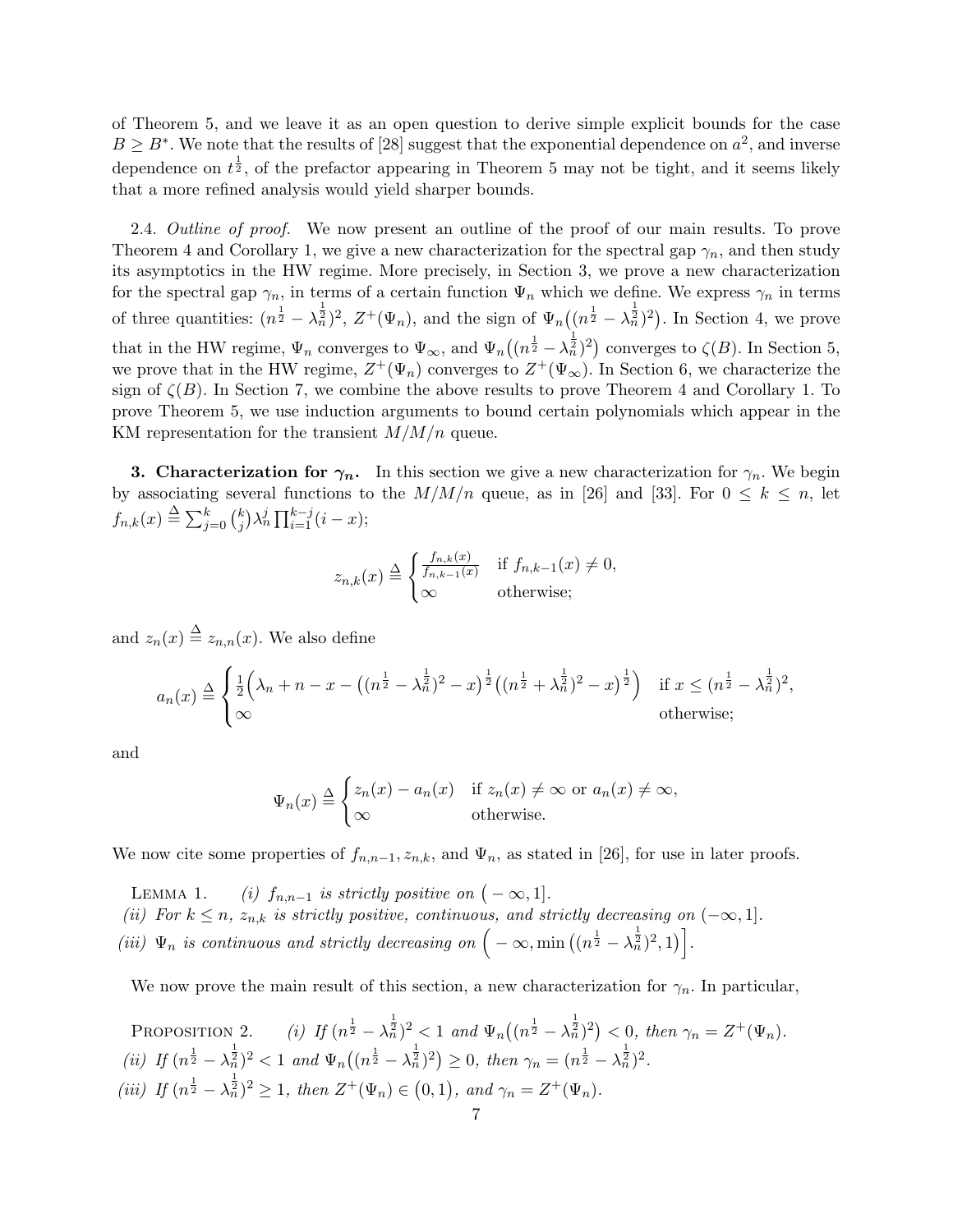The proof of Proposition 2 relies on the following known characterization for  $\gamma_n$ . Let  $\sigma_n(x) \triangleq$  $f_{n,n}(x) - (\lambda_n n)^{\frac{1}{2}} f_{n,n-1}(x)$ , and  $\psi_n(x) \stackrel{\Delta}{=} f_{n,n}(x) - a_n(x) f_{n,n-1}(x)$ . Then it is proven in [26] that

THEOREM 6. If  $Z(\sigma_n) \geq (n^{\frac{1}{2}} - \lambda_n^{\frac{1}{2}})^2$ , then  $\gamma_n = (n^{\frac{1}{2}} - \lambda_n^{\frac{1}{2}})^2$ . If  $Z(\sigma_n) < (n^{\frac{1}{2}} - \lambda_n^{\frac{1}{2}})^2$ , then  $\gamma_n = Z(\psi_n)$ .

With Theorem 6 in hand, we now complete the proof of Proposition 2.

PROOF OF PROPOSITION 2. We begin by studying the sign of  $\Psi_n(0), \Psi_n(1), \sigma_n(0)$  and  $\sigma_n(1)$ . Note that

$$
\Psi_n(0) = \frac{\sum_{k=0}^n {n \choose k} \lambda_n^k (n-k)!}{\sum_{k=0}^{n-1} {n-1 \choose k} \lambda_n^k (n-1-k)!} - \frac{1}{2} \left( \lambda_n + n - \left( (\lambda_n + n)^2 - 4\lambda_n n \right)^{\frac{1}{2}} \right)
$$
\n
$$
= n \frac{\sum_{k=0}^n \lambda_n^k}{\sum_{k=0}^n \frac{\lambda_n^k}{k!}} - \lambda_n > 0.
$$

If  $(n^{\frac{1}{2}} - \lambda_n^{\frac{1}{2}})^2 \geq 1$ , then

$$
\Psi_n(1) = \frac{\sum_{k=0}^n {n \choose k} \lambda_n^k \prod_{i=1}^{n-k} (i-1)}{\sum_{k=0}^{n-1} {n-1 \choose k} \lambda_n^k \prod_{i=1}^{n-1-k} (i-1)} - \frac{1}{2} \left( \lambda_n + n - 1 - \left( (\lambda_n + n - 1)^2 - 4\lambda_n n \right)^{\frac{1}{2}} \right)
$$
  
\n
$$
= \frac{\lambda_n^n}{\lambda_n^{n-1}} - \frac{1}{2} \left( \lambda_n + n - 1 - \left( (\lambda_n + n - 1)^2 - 4\lambda_n n \right)^{\frac{1}{2}} \right)
$$
  
\n
$$
= \frac{1}{2} \left( \lambda_n - n + 1 + \left( (\lambda_n - n + 1)^2 - 4\lambda_n \right)^{\frac{1}{2}} \right) \leq 0.
$$

Similarly,

$$
\sigma_n(0) = \sum_{k=0}^n \binom{n}{k} \lambda_n^k (n-k)! - (\lambda_n n)^{\frac{1}{2}} \sum_{k=0}^{n-1} \binom{n-1}{k} \lambda_n^k (n-1-k)!
$$
  
= 
$$
(n-1)! \left( n \sum_{k=0}^n \frac{\lambda_n^k}{k!} - (\lambda_n n)^{\frac{1}{2}} \sum_{k=0}^{n-1} \frac{\lambda_n^k}{k!} \right) \ge (n-1)! \sum_{k=0}^n \frac{\lambda_n^k}{k!} (n - (\lambda_n n)^{\frac{1}{2}}) > 0,
$$

and

$$
\sigma_n(1) = \sum_{k=0}^n \binom{n}{k} \lambda_n^k \prod_{i=1}^{n-k} (i-1) - (\lambda_n n)^{\frac{1}{2}} \sum_{k=0}^{n-1} \binom{n-1}{k} \lambda_n^k \prod_{i=1}^{n-1-k} (i-1)
$$
  
=  $\lambda_n^n - (\lambda_n n)^{\frac{1}{2}} \lambda_n^{n-1} < 0.$ 

We first prove assertion (i). Note that if  $f_{n,n-1}(x) \neq 0$ , then  $z_n(x) - (\lambda_n n)^{\frac{1}{2}} = \frac{\sigma_n(x)}{f_{n,n-1}(x)}$  $\frac{\sigma_n(x)}{f_{n,n-1}(x)}$ . Thus Lemma 1.(i) implies that  $\sigma_n$  is the same sign as  $z_n - (\lambda_n n)^{\frac{1}{2}}$  on  $(-\infty, (n^{\frac{1}{2}} - \lambda_n^{\frac{1}{2}})^2]$ . Recalling that  $\sigma_n(0) > 0$ , it follows from the continuity/monotonicity of  $z_n$  (guaranteed by Lemma 1.(ii)) and the Intermediate Value Theorem that  $\sigma_n$  has a zero on  $\left(-\infty, (n^{\frac{1}{2}} - \lambda_n^{\frac{1}{2}})^2\right)$  iff  $z_n\left((n^{\frac{1}{2}} - \lambda_n^{\frac{1}{2}})^2\right) - (\lambda_n n)^{\frac{1}{2}} < 0$ . Since  $a_n((n^{\frac{1}{2}} - \lambda_n^{\frac{1}{2}})^2) = (\lambda_n n)^{\frac{1}{2}}$ , we conclude that  $Z(\sigma_n) < (n^{\frac{1}{2}} - \lambda_n^{\frac{1}{2}})^2$  iff  $\Psi_n((n^{\frac{1}{2}} - \lambda_n^{\frac{1}{2}})^2) < 0$ .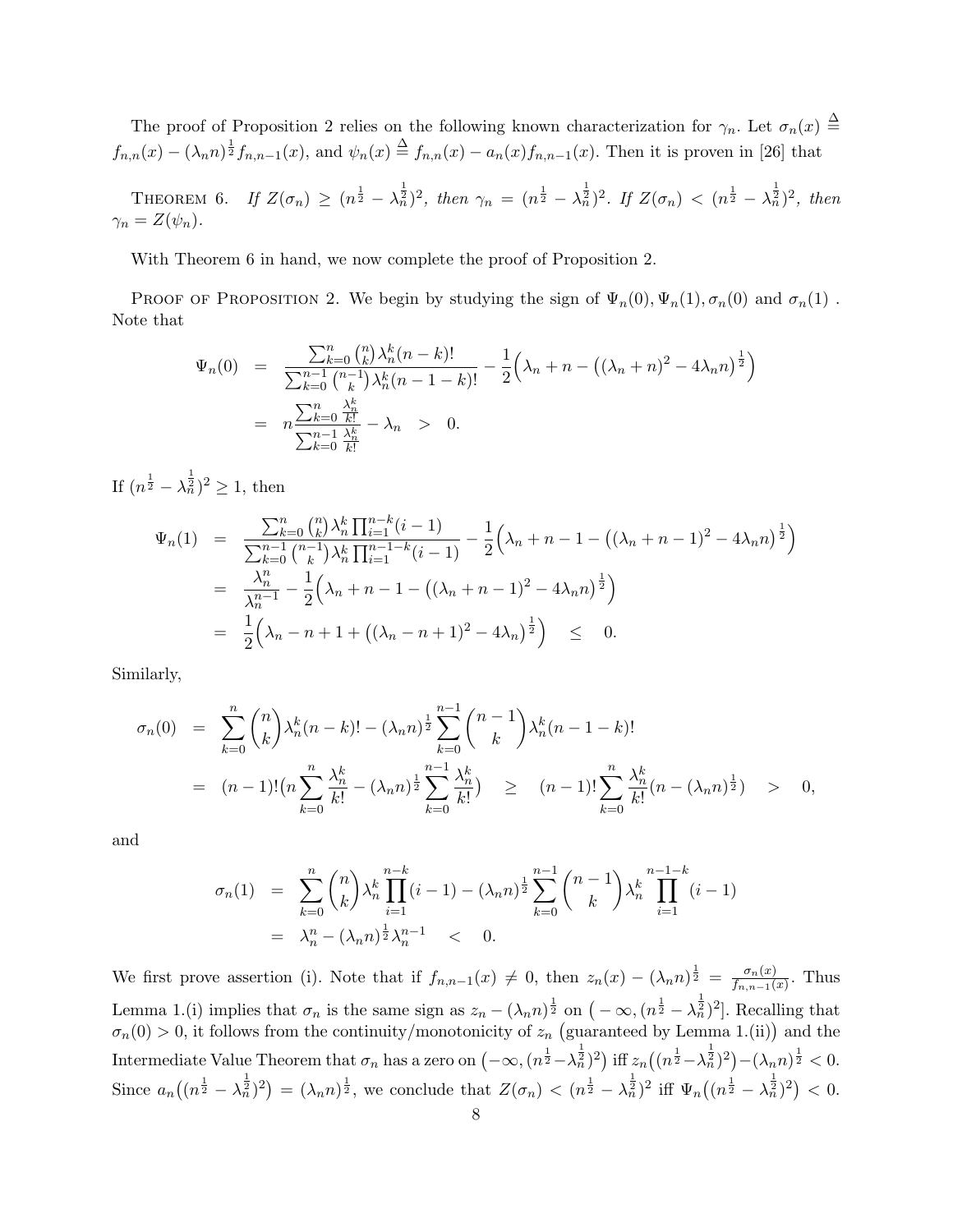Thus  $Z(\sigma_n) < (n^{\frac{1}{2}} - \lambda_n^{\frac{1}{2}})^2$ , since by assumption  $\Psi_n((n^{\frac{1}{2}} - \lambda_n^{\frac{1}{2}})^2) < 0$ , and  $\gamma_n = Z(\psi_n)$  by Theorem 6. Noting that  $\Psi_n = \frac{\psi_n}{f_n}$  $\frac{\psi_n}{f_{n,n-1}}$  on  $(-\infty, (n^{\frac{1}{2}} - \lambda_n^{\frac{1}{2}})^2]$ , this further implies that  $\gamma_n = Z(\Psi_n)$ . That  $\gamma_n = Z^+(\Psi_n)$  then follows from the fact that  $\Psi_n(0) > 0$ , and the continuity/monotonicity of  $\Psi_n$ guaranteed by Lemma 1.(iii). This completes the proof of assertion (i). The proof of assertion (ii) follows from a similar argument, and we omit the details.

We now prove assertion (iii). Since  $\sigma_n$  is a polynomial s.t.  $\sigma_n(0) > 0$  and  $\sigma_n(1) < 0$ , we have that  $Z(\sigma_n) < 1 \leq (n^{\frac{1}{2}} - \lambda_n^{\frac{1}{2}})^2$ . Thus Theorem 6 implies that  $\gamma_n = Z(\psi_n)$ . As in the proof of assertion (i), it follows that  $\gamma_n = Z(\Psi_n)$ . Since  $\Psi_n(0) > 0$  and  $\Psi_n(1) < 0$ , the continuity/monotonicity of  $\Psi_n$ guaranteed by Lemma 1.(iii) further ensures that  $\gamma_n = Z^+(\Psi_n) \in (0,1)$ , completing the proof.

**4. Asymptotic Analysis of**  $\Psi_n$ **.** In this section we derive the asymptotics of  $\Psi_n$  in the HW regime. In particular, we prove that

THEOREM 7. *For*  $B > 0$  *and*  $x \in (0,1) \bigcap (0, \frac{B^2}{4})$  $\frac{3^2}{4}$ ,  $\lim_{n \to \infty} \lambda_n^{-\frac{1}{2}} \Psi_n(x) = \Psi_\infty(x)$ .

We also prove that

COROLLARY 2. For 
$$
B \in (0, 2)
$$
,  $\lim_{n \to \infty} \lambda_n^{-\frac{1}{2}} \Psi_n((n^{\frac{1}{2}} - \lambda_n^{\frac{1}{2}})^2) = \zeta(B)$ .

We proceed by separately analyzing the asymptotics of  $\lambda_n^{-\frac{1}{2}}(a_n - \lambda_n)$  and  $\lambda_n^{-\frac{1}{2}}(z_n - \lambda_n)$ , beginning with *an*. Let

$$
a_{\infty}(x) \stackrel{\Delta}{=} \begin{cases} \frac{1}{2}(B - (B^2 - 4x)^{\frac{1}{2}}) & \text{if } x \le \frac{B^2}{4};\\ \infty & \text{otherwise.} \end{cases}
$$

Then

LEMMA 2. For 
$$
x \in [0, \frac{B^2}{4}]
$$
,  $\lim_{n \to \infty} \lambda_n^{-\frac{1}{2}} (a_n(x) - \lambda_n) = a_\infty(x)$ .

PROOF. Note that

$$
\lambda_n^{-\frac{1}{2}}(a_n(x)-\lambda_n)=\left(Bn^{\frac{1}{2}}-x-\left((n^{\frac{1}{2}}+\lambda_n^{\frac{1}{2}})^2-x\right)^{\frac{1}{2}}\left((n^{\frac{1}{2}}-\lambda_n^{\frac{1}{2}})^2-x\right)^{\frac{1}{2}}\right)(2\lambda_n^{\frac{1}{2}})^{-1}.
$$

The lemma then follows from the fact that  $\lim_{n\to\infty} (Bn^{\frac{1}{2}} - x)(2\lambda_n^{\frac{1}{2}})^{-1} = \frac{B}{2}$  $\frac{B}{2}$ ,  $\lim_{n\to\infty} \left( (n^{\frac{1}{2}} + \lambda_n^{\frac{1}{2}})^2 - \right)$  $\int_{0}^{\frac{1}{2}} (2\lambda_n^{\frac{1}{2}})^{-1} = 1$ , and  $\lim_{n \to \infty} (n^{\frac{1}{2}} - \lambda_n^{\frac{1}{2}}) = \frac{B}{2}$ .  $\Box$ 

We now analyze the asymptotics of  $z_n$ , and begin by proving some necessary bounds. Let us fix some  $x \in (0,1)$  and integer  $T \geq 3$ , and define

$$
R_{1,n} \stackrel{\Delta}{=} \lambda_n^{\frac{x-1}{2}} \sum_{k=0}^{n-(T+1)} (n-k)^{1-x} \exp(-\lambda_n) \frac{\lambda_n^k}{k!},
$$
  

$$
R_{2,n} \stackrel{\Delta}{=} \lambda_n^{\frac{x-2}{2}} \sum_{k=0}^{\lceil n-T^{-1}n^{\frac{1}{2}} \rceil} k(n-k)^{-x} \exp(-\lambda_n) \frac{\lambda_n^k}{k!}.
$$

Then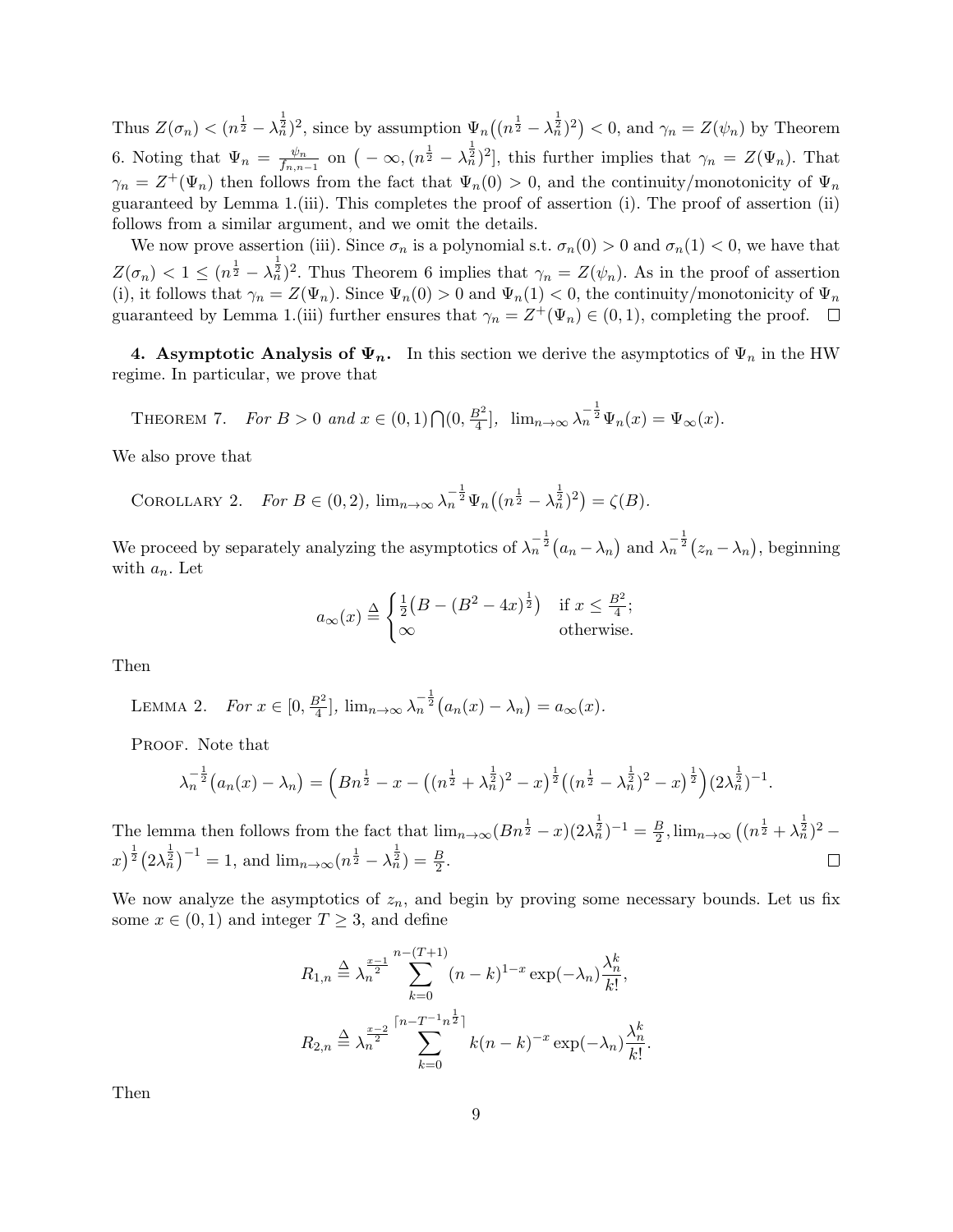LEMMA 3. For all sufficiently large  $n$ ,  $\lambda_n^{-\frac{1}{2}}(z_n(x) - \lambda_n)$  is at least

$$
\exp(-4T^{-1})\frac{R_{1,n}}{R_{2,n}+4(1-x)^{-1}T^{-(1-x)}},
$$

*and at most*

$$
\exp(4T^{-1})\frac{R_{1,n} + 4(1-x)^{-1}T^{-(1-x)}}{R_{2,n}}.
$$

PROOF. The proof is deferred to the appendix.

Letting  $z_{\infty}(x) \stackrel{\Delta}{=} v(x, -B) + B$ , we now use Lemma 3 to demonstrate that

PROPOSITION 3. *For*  $x \in (0,1)$ ,  $\lim_{n\to\infty} \lambda_n^{-\frac{1}{2}} (z_n(x) - \lambda_n) = z_\infty(x)$ .

**PROOF.** We proceed by relating  $R_{1,n}$  and  $R_{2,n}$  to the expectations of certain functions of a scaled Poisson r.v., and then analyze these expectations as  $n \to \infty$  using tools from weak-convergence theory. Let  $X_n$  denote a Poisson r.v. with mean  $\lambda_n$ ,  $Z_n \stackrel{\Delta}{=} \lambda_n^{-\frac{1}{2}} (X_n - \lambda_n)$ ,

$$
Y_{1,n} \stackrel{\Delta}{=} (B(\frac{n}{\lambda_n})^{\frac{1}{2}} - Z_n)^{1-x} I\Big(Z_n \leq B(\frac{n}{\lambda_n})^{\frac{1}{2}} - (T+1)\lambda_n^{-\frac{1}{2}}\Big),
$$

and

$$
Y_{2,n} \stackrel{\Delta}{=} (B(\frac{n}{\lambda_n})^{\frac{1}{2}} - Z_n)^{-x} I\Big(Z_n \leq (B - T^{-1})(\frac{n}{\lambda_n})^{\frac{1}{2}} + \lambda_n^{-\frac{1}{2}} (\lceil n - T^{-1}n^{\frac{1}{2}} \rceil - (n - T^{-1}n^{\frac{1}{2}}))\Big).
$$

It follows from a straightforward computation that  $R_{1,n} = \mathbb{E}[Y_{1,n}]$ , and  $R_{2,n} = \lambda_n^{-\frac{1}{2}} \mathbb{E}[Z_n Y_{2,n}] +$  $E[Y_{2,n}]$ . Let  $f_1(y) \stackrel{\Delta}{=} (B-y)^{1-x} I(y \leq B)$ ,  $f_2(y) \stackrel{\Delta}{=} (B-y)^{-x} I(y \leq B-T^{-1})$ ,  $f_3(y) \stackrel{\Delta}{=} y(B-y)^{1-x} I(y \leq B)$  $y$ <sup> $-x$ </sup> $I(y \leq B - T^{-1})$ , and *N* denote a normal r.v. with zero mean and unit variance. It may be easily verified that  ${Y_{1,n}, \{Y_{2,n}\}\$ , and  ${Z_nY_{2,n}\}$  are uniformly integrable sequences of r.v.s, and converge in distribution to  $f_1(N)$ ,  $f_2(N)$ ,  $f_3(N)$  respectively. It follows that  $\lim_{n\to\infty} \mathbb{E}[Y_{1,n}] =$  $\mathbb{E}[f_1(N)] = (2\pi)^{-\frac{1}{2}} \int_{-\infty}^{B} (B - y)^{1-x} \exp(-\frac{y^2}{2})$  $(\mathbb{E}[Y_{2,n}] = \mathbb{E}[f_2(N)] = (2\pi)^{-\frac{1}{2}} \int_{-\infty}^{B-T^{-1}} (B - \mathbb{E}[f_2(N)])$ *y*)<sup>-*x*</sup></sup> exp( $-\frac{y^2}{2}$  $\frac{y^2}{2}dy$ , and  $\lim_{n\to\infty} \mathbb{E}[Z_nY_{2,n}] = \mathbb{E}[f_3(N)] = (2\pi)^{-\frac{1}{2}} \int_{-\infty}^{B-T^{-1}} y(B-y)^{-x} \exp(-\frac{y^2}{2})$  $\frac{y}{2}$ ) dy. Plugging the above limits into Lemma 3, and letting  $T \to \infty$ , we conclude that

(5) 
$$
\lim_{n \to \infty} \lambda_n^{-\frac{1}{2}} (z_n(x) - \lambda_n) = \frac{\int_{-\infty}^B (B - y)^{1-x} \exp(-\frac{y^2}{2}) dy}{\int_{-\infty}^B (B - y)^{-x} \exp(-\frac{y^2}{2}) dy}.
$$

We now complete the proof by relating the integrals appearing in (5) to the parabolic cylinder functions. It is stated in [17] that for all  $x, z \in \mathbb{R}$ ,

(6) 
$$
D_{x+1}(z) - zD_x(z) + xD_{x-1}(z) = 0.
$$

Combining  $(1)$  and  $(6)$ , we find that the r.h.s. of  $(5)$  equals

$$
\frac{\int_0^\infty y^{1-x} \exp(-\frac{(B-y)^2}{2}) dy}{\int_0^\infty y^{-x} \exp(-\frac{(B-y)^2}{2}) dy} = \frac{\Gamma(2-x) \frac{\left(D_x(-B) + BD_{x-1}(-B)\right)}{1-x}}{\Gamma(1-x) D_{x-1}(-B)} = z_\infty(x),
$$

where the final equality follows from the fact that  $\frac{\Gamma(2-x)}{\Gamma(1-x)} = 1 - x$ . 10

 $\Box$ 

 $\Box$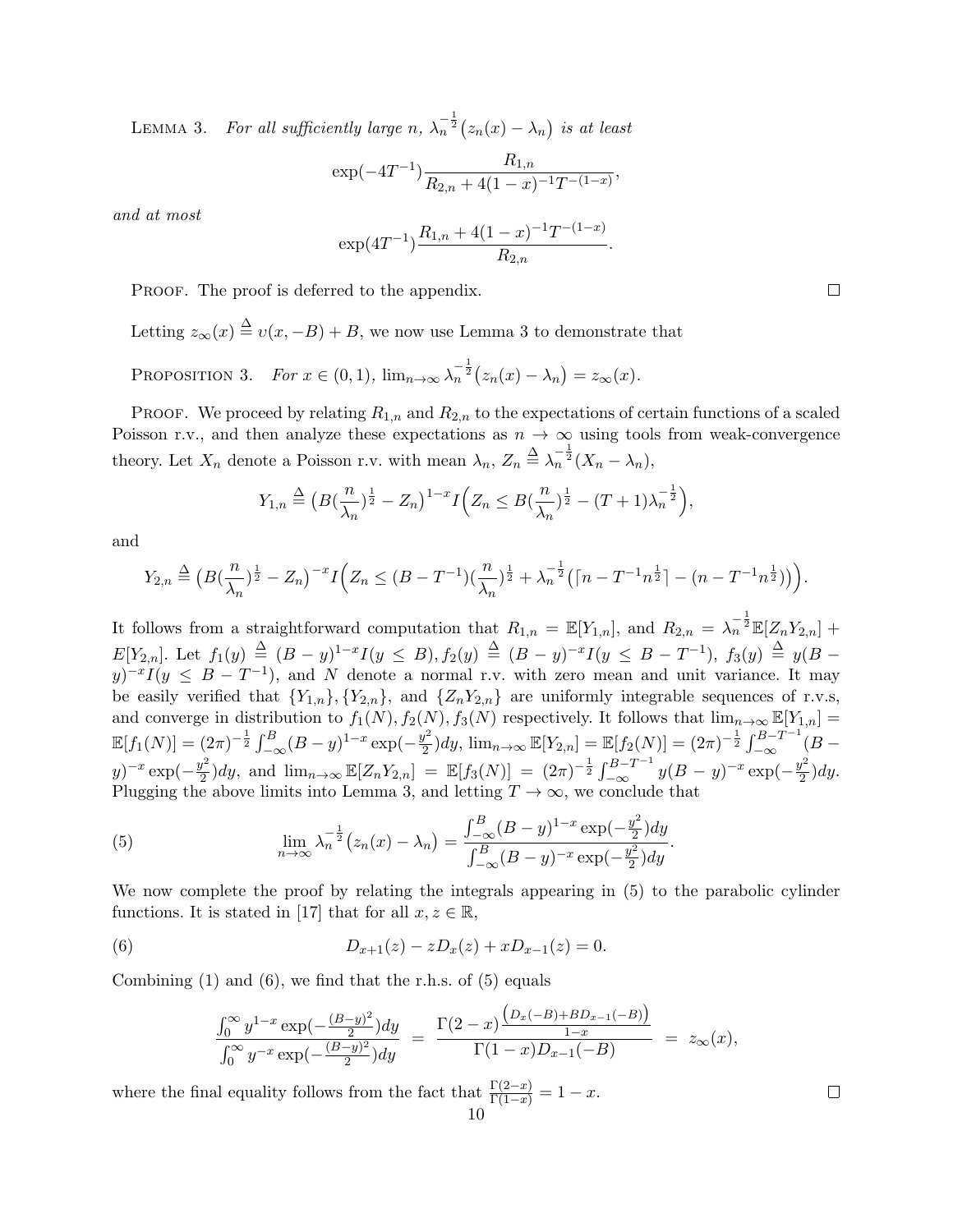We now complete the proofs of Theorem 7 and Corollary 2.

PROOF OF THEOREM 7 AND COROLLARY 2. Since  $\Psi_n(x) = z_n(x) - a_n(x)$ , Theorem 7 follows from Lemma 2 and Proposition 3.

We now prove Corollary 2. It follows from the monotonicity of  $z_n$  guaranteed by Lemma 1.(ii) that for any sufficiently small positive  $\epsilon$  and all sufficiently large *n*, one has

$$
\lambda_n^{-\frac{1}{2}}(z_n(\frac{B^2}{4}+\epsilon)-\lambda_n)\leq \lambda_n^{-\frac{1}{2}}\Big(z_n\big((n^{\frac{1}{2}}-\lambda_n^{\frac{1}{2}})^2\big)-\lambda_n\Big)\leq \lambda_n^{-\frac{1}{2}}\big(z_n(\frac{B^2}{4}-\epsilon)-\lambda_n\big).
$$

Thus by Proposition 3, for all sufficiently small  $\epsilon > 0$ , (7)

$$
z_{\infty}(\frac{B^2}{4}+\epsilon) \leq \liminf_{n \to \infty} \lambda_n^{-\frac{1}{2}} \Big( z_n \big( (n^{\frac{1}{2}} - \lambda_n^{\frac{1}{2}})^2 \big) - \lambda_n \Big) \leq \limsup_{n \to \infty} \lambda_n^{-\frac{1}{2}} \Big( z_n \big( (n^{\frac{1}{2}} - \lambda_n^{\frac{1}{2}})^2 \big) - \lambda_n \Big) \leq z_{\infty}(\frac{B^2}{4} - \epsilon).
$$

We now prove that  $z_{\infty}$  is continuous in a neighborhood of  $\frac{B^2}{4}$ , from which we conclude that  $\lim_{n\to\infty} \lambda_n^{-\frac{1}{2}} \left( z_n \left( (n^{\frac{1}{2}} - \lambda_n^{\frac{1}{2}})^2 \right) - \lambda_n \right) = z_\infty(\frac{B^2}{4})$  $\frac{3^2}{4}$ ). Indeed, since  $D_x(z) > 0$  for all  $z \in \mathbb{R}$  and  $x \leq 0$ , it follows that  $D_{x-1}(-B) > 0$  for  $x \leq 1$ . The continuity of  $z_{\infty}$  on  $(-\infty, 1]$  then follows from the fact that  $D_x(-B)$  is an entire function of *x* [6].

Since  $a_n((n^{\frac{1}{2}} - \lambda_n^{\frac{1}{2}})^2) = (\lambda_n n)^{\frac{1}{2}}$ , we also have that  $\lim_{n \to \infty} \lambda_n^{-\frac{1}{2}}\Big(a_n((n^{\frac{1}{2}} - \lambda_n^{\frac{1}{2}})^2) - \lambda_n\Big) = \frac{B}{2}$  $\frac{B}{2}$ . Combining the above completes the proof, since  $\zeta(B) = z_{\infty}(\frac{B^2}{4})$  $\frac{B^2}{4}) - \frac{B}{2}$  $\frac{B}{2}$ . П

**5.** Asymptotic Analysis of  $Z^+(\Psi_n)$ . In this section we derive the asymptotics of  $Z^+(\Psi_n)$ in the HW regime. In particular, we prove that

THEOREM 8. *If*  $B < 2$  *and*  $\zeta(B) \le 0$ *, or*  $B \ge 2$ *, then*  $\lim_{n \to \infty} Z^+(\Psi_n) = Z^+(\Psi_\infty)$ *.* 

We first prove some additional properties of  $Z^+(\Psi_\infty)$ . Namely,

LEMMA 4. *If*  $B < 2$  *and*  $\zeta(B) < 0$ , or  $B \geq 2$ , then:  $\Psi_{\infty}$  has a unique zero  $Z^+(\Psi_{\infty}) \in$  $(0, \min(1, \frac{B^2}{4}))$  $(\frac{3^2}{4})$ );  $\Psi_{\infty}$  *is strictly positive on*  $[0, Z^+(\Psi_{\infty}))$ ; and  $\Psi_{\infty}$  *is strictly negative on*  $(Z^+(\Psi_\infty), \min(1, \frac{B^2}{4})$  $\left(\frac{3^2}{4}\right)$ ]. Alternatively, if  $B < 2$  and  $\zeta(B) = 0$ , then:  $\Psi_{\infty}$  is strictly positive on  $[0, \min(1, \frac{B^2}{4})]$  $\left(\frac{B^2}{4}\right)$ , and  $Z^+(\Psi_\infty) = \frac{B^2}{4}$ .

PROOF. We begin by proving that  $\Psi_{\infty}$  is continuous and strictly decreasing on  $[0, \min(1, \frac{B^2}{4})]$  $\frac{3^2}{4})]$ . Since  $\Psi_{\infty} = z_{\infty} - a_{\infty}$ , it suffices to demonstrate the continuity and monotonicity of  $z_{\infty}$  and  $a_{\infty}$  separately. We have already shown that  $z_{\infty}$  is continuous on ( $-\infty$ , 1], and it follows from Lemma 1.(ii) and Proposition 3 that  $z_{\infty}$  is non-increasing on [0,1]. A straightforward calculation demonstrates that  $a_{\infty}$  is continuous and strictly increasing on  $[0, \frac{B^2}{4}]$  $\frac{3^2}{4}$ . Combining the above yields the desired result.

We now treat the case  $B < 2$  and  $\zeta(B) < 0$ , or  $B \geq 2$ . Note that  $\Psi_{\infty}(0) > 0$ , since  $\Psi_{\infty}(0) =$  $\nu(0, -B) + B$ , and by (2),  $\nu(0, -B) > 0$ . Also,  $\Psi_{\infty}(\min(1, \frac{B^2}{4}))$  $\left(\frac{3^2}{4}\right)$  > 0, which we now demonstrate by a case analysis. If  $B < 2$  and  $\zeta(B) < 0$ , then min $(1, \frac{B^2}{4})$  $(\frac{B^2}{4}) = \frac{B^2}{4}$ , and  $\Psi_{\infty}(\frac{B^2}{4})$  $\frac{3^2}{4}$ ) =  $\zeta(B)$  < 0. Alternatively, if  $B \geq 2$ , then min $(1, \frac{B^2}{4})$  $\frac{1}{2}(B+(B^2-4)^{\frac{1}{2}}) < 0.$  $\left(\frac{3^2}{4}\right) = 1$ . But  $\Psi_{\infty}(1) < 0$ , since by  $(2), \Psi_{\infty}(1) = -B + \frac{1}{2}$ Combining the above facts completes the proof. The case  $B < 2$  and  $\zeta(B) = 0$  follows similarly, and we omit the details. □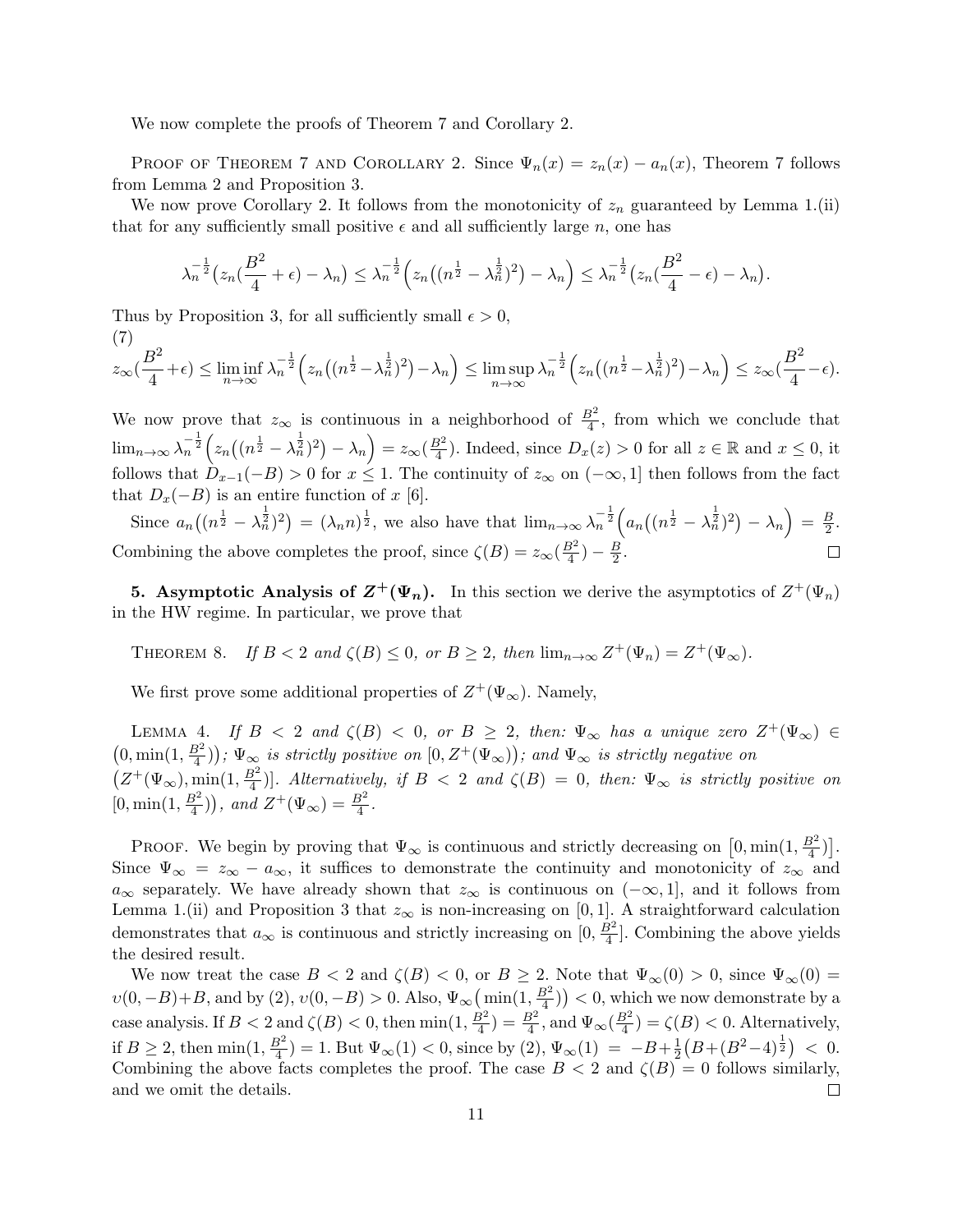We now complete the proof of Theorem 8.

PROOF OF THEOREM 8. We first treat the case  $B < 2$  and  $\zeta(B) < 0$ , or  $B \geq 2$ , and begin by demonstrating that  $\liminf_{n\to\infty} Z^+(\Psi_n) \geq Z^+(\Psi_\infty)$ . Suppose for contradiction that  $\liminf_{n\to\infty} Z^+(\Psi_n)$  $\langle Z^+(\Psi_\infty).$  Then it follows from Lemma 4 that there exists  $\epsilon > 0$  s.t.  $0 < \liminf_{n \to \infty} Z^+(\Psi_n) + \epsilon <$  $\min(1, \frac{B^2}{4})$  $\frac{3^2}{4}$ , and  $\Psi_{\infty}(\liminf_{n\to\infty}Z^+(\Psi_n)+\epsilon)>0$ . Thus by Theorem 7, for all sufficiently large *n*,  $\Psi_n\left(\liminf_{n\to\infty} Z^+(\Psi_n)+\epsilon\right) > 0$ , and by the monotonicity of  $\Psi_n$  (see Lemma 1.(iii)),  $\Psi_n$  is strictly positive on  $(-\infty, \liminf_{n\to\infty} Z^+(\Psi_n)+\epsilon)$ . But by the definition of  $\liminf$ , this implies the existence of an infinite strictly increasing sequence of integers  $\{n_i\}$  s.t.  $\Psi_{n_i}(Z^+(\Psi_{n_i})) > 0$  for all *i*. This is a contradiction, since  $\Psi_{n_i}(Z^+(\Psi_{n_i})) = 0$  for all *i*, and we conclude that  $\liminf_{n\to\infty} Z^+(\Psi_n) \ge$  $Z^+(\Psi_\infty)$ . The proof that  $\limsup_{n\to\infty} Z^+(\Psi_n) \leq Z^+(\Psi_\infty)$ , as well as the proofs for the case  $B < 2$ and  $\zeta(B) = 0$ , follow similarly, and we omit the details.

**6. The Sign of**  $\zeta$ **.** In this section we characterize the sign of  $\zeta$  on  $(0, 2)$ , proving that

THEOREM 9.  $B^* \in (0,2)$ .  $\zeta$  *is strictly positive on*  $[0, B^*)$ , and strictly negative on  $(B^*, 2]$ .

We also complete the proof of Proposition 1. Although Theorem 9 seems clear from Figure 1, the formal proof of this fact is somewhat involved, since apriori it could be the case that *ζ* never actually becomes strictly negative at  $B^*$ , or that  $\zeta$  has additional zeros on  $(B^*, 2]$ . We begin by proving a technical lemma about  $v(x, -B)$ .

LEMMA 5. For any fixed  $B > 0$ ,  $v(x, -B)$  is a concave function of x on  $(0, 1)$ .

PROOF. The proof is deferred to the appendix.

We now prove some bounds for  $\varphi'(B) \stackrel{\Delta}{=} \frac{d}{dB} \varphi(B)$ , when it exists.

LEMMA 6.  $\varphi$  *is a differentiable function on*  $(0, 2)$ *, and* 

$$
\varphi'(B) < (2B^{-1} - B)\varphi(B) - \frac{B^2}{4} - \varphi^2(B) \le B^{-2} - 1.
$$

**PROOF.** Note that  $v(x, y)$  is a smooth function of *y* on  $(-\infty, \infty)$  for any fixed  $x \le 1$ , and a smooth function of *x* on  $(-\infty, 1]$  for any fixed  $y \in \mathbb{R}$ . Indeed, this follows from the strict positivity of  $D_{x-1}(y)$  for each fixed  $x \leq 1$ , and the fact that  $D_x(y)$  is an entire function of *y* for each fixed  $x$  [12], and an entire function of  $x$  for each fixed  $y$  [6]. Thus we may apply the multivariate chain rule to  $\varphi$ . In light of (6), and the fact (stated in [17]) that for all  $x, z \in \mathbb{R}$ ,

(8) 
$$
\frac{d}{dz}D_x(z) + \frac{1}{2}zD_x(z) - xD_{x-1}(z) = 0,
$$

it then follows from a straightforward computation that  $\varphi$  is differentiable on  $(-\infty, 2]$ , and

(9) 
$$
\varphi'(B) = \frac{B}{2} \frac{dv}{dx} (\frac{B^2}{4}, -B) - \frac{B^2}{4} - \varphi^2(B) - B\varphi(B).
$$

We now bound  $\frac{dv}{dx}(\frac{B^2}{4})$  $\frac{3^2}{4}$ , −*B*). The Mean Value Theorem guarantees the existence of *c* ∈ (0,  $\frac{B^2}{4}$ )  $\frac{3^2}{4}$ ) s.t.  $\frac{dv}{dx}(c, -B) = \left(\frac{B^2}{4}\right)^{-1} \left(v\left(\frac{B^2}{4}\right)\right)$  $\left(\frac{3^2}{4}, -B\right) - \nu(0, -B)$ . In light of Lemma 5, we conclude that

(10) 
$$
\frac{dv}{dx}(\frac{B^2}{4}, -B) \le (\frac{B^2}{4})^{-1} \left(v(\frac{B^2}{4}, -B) - v(0, -B)\right) < \frac{4}{B^2} \varphi(B),
$$

 $\Box$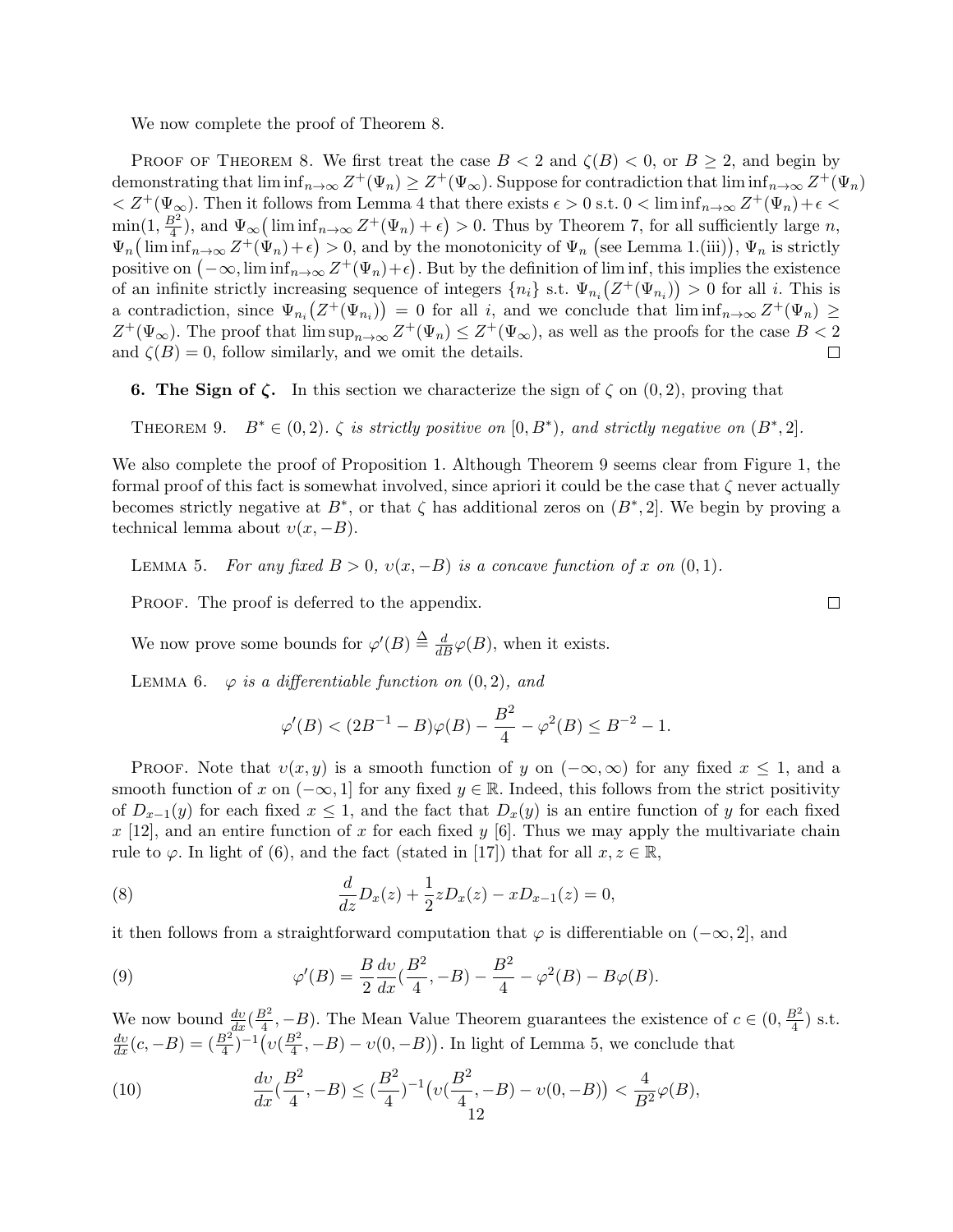where the final inequality follows from the fact that  $v(0, -B) > 0$  by (2). Combining (9) and (10) proves the first part of the lemma. It follows that there exists  $x_B \in \mathbb{R}$  s.t.  $\varphi'(B) \leq (2B^{-1} - B)x_B$  $x_B^2 - \frac{B^2}{4}$  $\frac{3^2}{4}$ , which is at most  $B^{-2} - 1$  by elementary calculus. Combining the above completes the proof.  $\Box$ 

We now complete the proof of Theorem 9 and Proposition 1

PROOF OF THEOREM 9 AND PROPOSITION 1. We first demonstrate that  $\zeta$  is strictly positive on  $[0, B^*)$ . Indeed, this follows from (2), which implies that  $\zeta(0) = \left(2^{\frac{1}{2}} \int_0^\infty \exp(-y^2) dy\right)^{-1} > 0$ .

To complete the proof of Theorem 9, we will first show that  $B^* \in (2^{\frac{1}{2}}, 2)$ , and then apply Lemma 6 to prove that  $\zeta'(B) < 0$  on  $(B^*, 2)$ . We show that  $B^* \in (2^{\frac{1}{2}}, 2)$  in two stages, first proving that *B*<sup>∗</sup>  $∈$  (0*,* 2*)*. (2*)* implies that  $ζ(2) = \frac{-2e^{-1}}{e^{-1}} + 1 < 0$ . That  $B$ <sup>\*</sup>  $∈$  (0*,* 2*)* then follows from the fact that  $\zeta(0) > 0$ , and the Intermediate Value Theorem.

We now demonstrate that  $B^* > 2^{\frac{1}{2}}$ . It is proven in [35] Theorem 4.1 (i) that

(11) 
$$
\gamma_n \ge \inf_{k \ge 1} \left( \lambda_n + \min(k, n) - \lambda_n^{\frac{1}{2}} \left( \min(k - 1, n)^{\frac{1}{2}} + \min(k, n)^{\frac{1}{2}} \right) \right).
$$

Note that for  $1 \le k \le n$ ,  $\lambda_n + \min(k, n) - \lambda_n^{\frac{1}{2}} (\min(k - 1, n)^{\frac{1}{2}} + \min(k, n)^{\frac{1}{2}})$  equals

$$
(\lambda_n^{\frac{1}{2}} - k^{\frac{1}{2}})^2 + \frac{\lambda_n^{\frac{1}{2}}}{k^{\frac{1}{2}} + (k-1)^{\frac{1}{2}}} \ge \frac{1}{2} (\frac{\lambda_n}{n})^{\frac{1}{2}}.
$$

For all  $k \geq n+1$ , the r.h.s. of (11) equals  $(n^{\frac{1}{2}} - \lambda_n^{\frac{1}{2}})^2$ . Combining the above, we find that

$$
\gamma_n \ge \min\left(\frac{1}{2}(\frac{\lambda_n}{n})^{\frac{1}{2}}, (n^{\frac{1}{2}} - \lambda_n^{\frac{1}{2}})^2\right).
$$

Recalling that  $\lim_{n\to\infty} (n^{\frac{1}{2}} - \lambda_n^{\frac{1}{2}})^2 = \frac{B^2}{4}$  $\frac{3^2}{4}$ , it follows that for any fixed  $B < 2^{\frac{1}{2}}$  and all sufficiently large *n*,  $\gamma_n \geq (n^{\frac{1}{2}} - \lambda_n^{\frac{1}{2}})^2$ .

Now, suppose for contradiction that  $B^* < 2^{\frac{1}{2}}$ . Then combining Lemma 6 with the fact that by construction  $\varphi(B^*) = -\frac{B^*}{2}$  $\frac{3^*}{2}$ , we find that

$$
\varphi'(B^*)
$$
  $<(\frac{2}{B^*} - B^*)(-\frac{B^*}{2}) - \frac{B^{*2}}{4} - (-\frac{B^*}{2})^2 = -1.$ 

It follows that  $\zeta'(B^*) < 0$ , since  $\zeta'(B^*) = \varphi'(B^*) + \frac{1}{2}$ , and there exists  $B' \in (0, 2^{\frac{1}{2}})$  s.t.  $\zeta(B') < 0$ . Thus if we define all relevant functions (e.g.  $\lambda_n, \Psi_n$ ) in terms of *B'*, Corollary 2 implies that  $\Psi_n((n^{\frac{1}{2}} - \lambda_n^{\frac{1}{2}})^2)$  < 0 for all sufficiently large *n*, and  $\gamma_n < (n^{\frac{1}{2}} - \lambda_n^{\frac{1}{2}})^2$  by Proposition 2.(i). But this is a contradiction, since we have already shown that  $B' < 2^{\frac{1}{2}}$  implies that  $\gamma_n \geq (n^{\frac{1}{2}} - \lambda_n^{\frac{1}{2}})^2$  for all sufficiently large *n*, showing that  $B^* > 2^{\frac{1}{2}}$ .

We now complete the proof of Theorem 9 by demonstrating that  $\zeta'(B) < 0$  on  $(2^{\frac{1}{2}}, 2)$ . Indeed, for  $B \in (2^{\frac{1}{2}}, 2)$ , we have by Lemma 6 that  $\zeta'(B)$  equals

$$
\varphi'(B) + \frac{1}{2} < \frac{1}{B^2} - 1 + \frac{1}{2} = 0,
$$

completing the proof of Theorem 9.

We now prove Proposition 1. In light of Theorem 9, the value of *B∗* may easily be evaluated numerically to the approximate value 1.85772. The second part of the proposition follows from Lemma 4.  $\Box$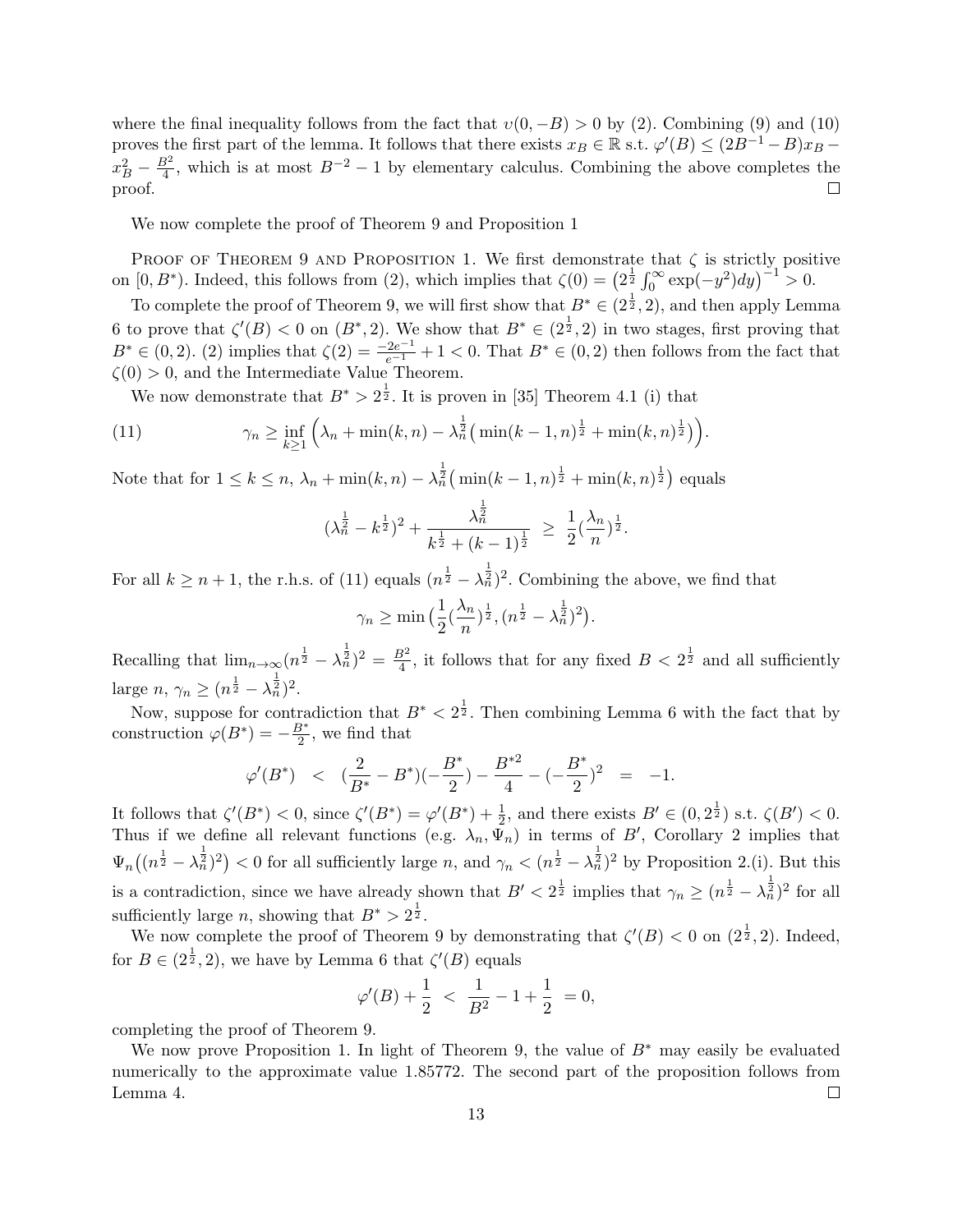**7. Limiting Spectral Gap in the HW Regime and Asymptotic Phase Transition.** In this section we complete the proofs of Theorem 4 and Corollary 1.

PROOF OF THEOREM 4. First, suppose  $0 < B < B^*$ . Then it follows from Theorem 9 that  $B < 2$ , and  $\zeta(B) > 0$ . Combining with Corollary 2, we conclude that  $\Psi_n((n^{\frac{1}{2}} - \lambda_n^{\frac{1}{2}})^2) > 0$  for all sufficiently large *n*, and  $\gamma_n = (n^{\frac{1}{2}} - \lambda_n^{\frac{1}{2}})^2$  by Proposition 2.(ii). Observing that  $\lim_{n\to\infty} (n^{\frac{1}{2}} - \lambda_n^{\frac{1}{2}})^2 =$ *B*<sup>2</sup>  $\frac{3^2}{4}$  completes the proof for this case.

Now, suppose  $B = B^*$ . By Proposition 2, for all sufficiently large *n*, either  $\Psi_n((n^{\frac{1}{2}} - \lambda_n^{\frac{1}{2}})^2) < 0$ , in which case  $\gamma_n = Z^+(\Psi_n)$ , or  $\gamma_n = (n^{\frac{1}{2}} - \lambda_n^{\frac{1}{2}})^2$ . Let  $\{n_i, i \geq 1\}$  denote the subsequence of  $\{n\}$ for which  $\Psi_{n_i}((n_i^{\frac{1}{2}} - \lambda_{n_i}^{\frac{1}{2}})^2) < 0$ . If  $\{n_i, i \geq 1\}$  is a finite set, then trivially  $\gamma_n = (n_{\overline{2}} - \lambda_n^{\frac{1}{2}})^2$ for all sufficiently large *n*, and observing that  $\lim_{n\to\infty} (n^{\frac{1}{2}} - \lambda_n^{\frac{1}{2}})^2 = \frac{B^{*2}}{4}$  $\frac{4}{4}$  completes the proof. Alternatively, suppose  $\{n_i, i \geq 1\}$  is an infinite set. Then Theorem 8 implies that  $\lim_{i\to\infty} Z^+(\Psi_{n_i}) =$ *B∗*<sup>2</sup>  $\frac{4}{4}$ . Combining the above completes the proof for this case, since  $\gamma_n$  always belongs to one of two series, both of which converge to  $\frac{B^{*2}}{4}$ .

Next, consider the case  $B \in (B^*, 2)$ . It follows from Theorem 9 that  $\zeta(B) < 0$ . Combining with Corollary 2, we conclude that  $\Psi_n((n^{\frac{1}{2}} - \lambda_n^{\frac{1}{2}})^2) < 0$  for all sufficiently large *n*, and  $\gamma_n = Z^+(\Psi_n)$  by Proposition 2.(i). That  $\lim_{n\to\infty} \gamma_n = Z^+(\Psi_\infty)$  then follows from Theorem 8.

Finally, suppose  $B \ge 2$ . Then  $(n^{\frac{1}{2}} - \lambda^{\frac{1}{2}}_n)^2 \ge 1$  for all sufficiently large *n*, and Proposition 2.(iii) implies that  $\gamma_n = Z^+(\Psi_n)$ . The proof then follows from Theorem 8.  $\Box$ 

PROOF OF COROLLARY 1. Suppose for contradiction that  $\liminf_{n\to\infty} n^{\frac{1}{2}}(1-\rho_n^*) < B^*$ . Then there exists  $\epsilon > 0$ , and an infinite strictly increasing sequence of integers  $\{n_i, i \geq 1\}$ , s.t.  $\rho_{n_i}^* >$  $1 - (B^* - \epsilon)n_i^{-\frac{1}{2}}$  for all *i*. Consider the sequence  $\{Z_i, i \geq 1\}$  of continuous time Markov chains, in which  $Z_i$  is an  $M/M/n_i$  queueing system with  $\lambda_{n_i} = n_i - (B^* - \epsilon)n_i^{\frac{1}{2}}, \mu = 1$ . Let us define all relevant functions (e.g.  $\Psi_{n_i}, \lambda_{n_i}$ ) w.r.t.  $B^* - \epsilon$ . Then since  $\zeta(B^* - \epsilon) > 0$  and  $B^* - \epsilon < 2$  by Theorem 9, it follows from Corollary 2 that  $\Psi_{n_i}((n_i^{\frac{1}{2}} - \lambda_{n_i}^{\frac{1}{2}})^2) > 0$  for all sufficiently large *i*, and  $\gamma_{n_i} = (n_i^{\frac{1}{2}} - \lambda_{n_i}^{\frac{1}{2}})^2$ by Proposition 2.(ii). But  $\frac{\lambda_{n_i}}{n_i \mu} = 1 - (B^* - \epsilon)n_i^{-\frac{1}{2}} < \rho_{n_i}^*$  for all *i*. This is a contradiction, since by Theorem 3,  $\frac{\lambda_{n_i}}{n_i \mu} < \rho_{n_i}^*$  implies that the spectral gap  $\gamma_{n_i}$  of  $Z_i$  is strictly less than  $(n_i^{\frac{1}{2}} - \lambda_{n_i}^{\frac{1}{2}})^2$ . Thus  $\liminf_{n\to\infty} n^{\frac{1}{2}}(1-\rho_n^*) \geq B^*$ . A similar argument demonstrates that  $\limsup_{n\to\infty} n^{\frac{1}{2}}(1-\rho_n^*) \leq B^*$ . and we omit the details. Combining the above completes the proof.

**8. Explicit Bounds on the Distance to Stationarity.** In this section we complete the proof of Theorem 5.

8.1. *KM representation.* In this subsection we formally state the KM representation for the transient distribution of the  $M/M/n$  queue, when the traffic intensity is at least  $\rho_n^*$ . Let

(12) 
$$
Q_{n,k}(x) \stackrel{\Delta}{=} \begin{cases} 1 & \text{if } k = 0, \\ 1 - \frac{x}{\lambda_n} & \text{if } k = 1, \\ (1 - \frac{x}{\lambda_n} + \frac{\min(k-1,n)}{\lambda_n})Q_{n,k-1}(x) - \frac{\min(k-1,n)}{\lambda_n}Q_{n,k-2}(x) & \text{otherwise}; \end{cases}
$$

and

$$
c_n(x) \stackrel{\Delta}{=} Q_{n,n}^2(x) - \frac{\lambda_n + n - x}{\lambda_n} Q_{n,n}(x) Q_{n,n-1}(x) + \frac{n}{\lambda_n} Q_{n,n-1}^2(x).
$$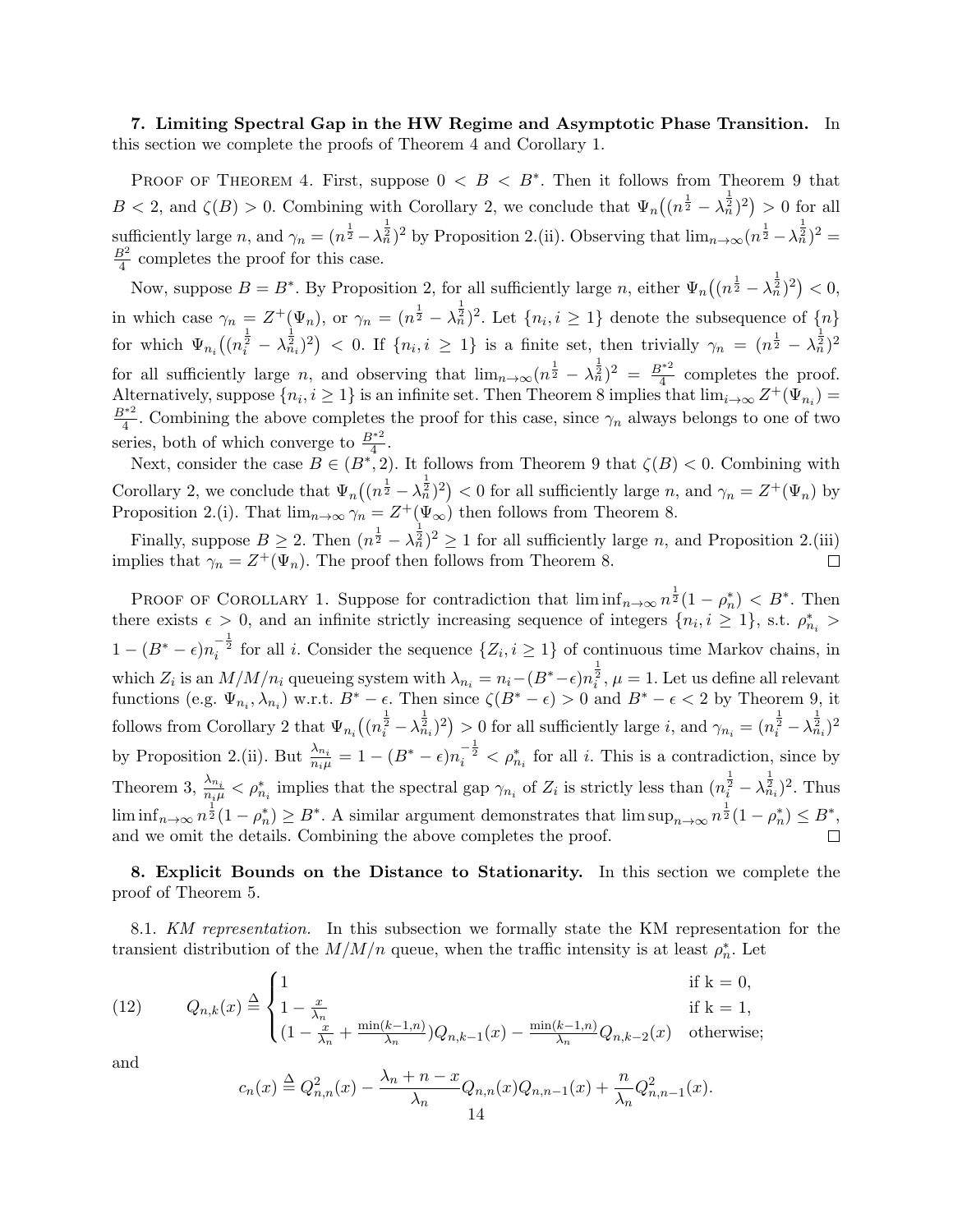It is proven in [33] that  $c_n$  is strictly positive on  $((n^{\frac{1}{2}} - \lambda_n^{\frac{1}{2}})^2, (n^{\frac{1}{2}} + \lambda_n^{\frac{1}{2}})^2)$ . We also define

$$
b_n(x) \stackrel{\Delta}{=} \begin{cases} \left(x - (n^{\frac{1}{2}} - \lambda_n^{\frac{1}{2}})^2\right)^{\frac{1}{2}} \left((n^{\frac{1}{2}} + \lambda_n^{\frac{1}{2}})^2 - x\right)^{\frac{1}{2}} & \text{if } (n^{\frac{1}{2}} - \lambda_n^{\frac{1}{2}})^2 \le x \le (n^{\frac{1}{2}} + \lambda_n^{\frac{1}{2}})^2, \\ \infty & \text{otherwise}; \end{cases}
$$

and let  $g_n(k) \triangleq \lambda_n^{k-n} n^{\min(n-k,0)} \prod_{i=k+1}^n i$ . Then it is proven by KM in [25] (see also [33]) that

THEOREM 10. *If*  $\frac{\lambda_n}{n} \ge \rho_n^*$ , then for all  $i, j, t \ge 0$ ,

$$
P_{i,j}^{n}(t) - P_{j}^{n}(\infty) = (2\pi)^{-1} g_{n}(j) (\lambda_{n} n)^{-1} \int_{(n^{\frac{1}{2}} - \lambda_{n}^{\frac{1}{2}})^{2}}^{(n^{\frac{1}{2}} + \lambda_{n}^{\frac{1}{2}})^{2}} \exp(-xt) Q_{n,i}(x) Q_{n,j}(x) b_{n}(x) c_{n}(x)^{-1} dx.
$$

8.2. Bounds for  $|Q_{n,n}(x)|$ ,  $|Q_{n,n-1}(x)|$ , and  $|Q_{n,n}(x) - Q_{n,n-1}(x)|$ . In this subsection we prove bounds for  $|Q_{n,n}(x)|, |Q_{n,n-1}(x)|$ , and  $|Q_{n,n}(x) - Q_{n,n-1}(x)|$ . Let  $h_n(x) \stackrel{\Delta}{=} 2nb_n(x)^{-1}$ . Then

LEMMA 7. *For all*  $x \in ((n^{\frac{1}{2}} - \lambda_n^{\frac{1}{2}})^2, (n^{\frac{1}{2}} + \lambda_n^{\frac{1}{2}})^2)$ ,

(13) 
$$
|Q_{n,n}(x)| \leq c_n(x)^{\frac{1}{2}} h_n(x);
$$

(14) 
$$
|Q_{n,n-1}(x)| \leq c_n(x)^{\frac{1}{2}} h_n(x);
$$

(15) 
$$
\left|Q_{n,n}(x) - Q_{n,n-1}(x)\right| \leq \left(\frac{x}{n}\right)^{\frac{1}{2}} c_n(x)^{\frac{1}{2}} h_n(x).
$$

PROOF. We first prove (13). If  $Q_{n,n}(x) = 0$ , then  $|Q_{n,n}(x)| = 0 < c_n(x)^{\frac{1}{2}} h_n(x)$ . Otherwise,

(16) 
$$
Q_{n,n}^{2}(x)c_{n}(x)^{-1} = \left(1 - \frac{\lambda_{n} + n - x}{\lambda_{n}} \frac{Q_{n,n-1}(x)}{Q_{n,n}(x)} + \frac{n}{\lambda_{n}} \left(\frac{Q_{n,n-1}(x)}{Q_{n,n}(x)}\right)^{2}\right)^{-1} \le \sup_{z \in \mathbb{R}} \left( (1 - \frac{\lambda_{n} + n - x}{\lambda_{n}} z + \frac{n}{\lambda_{n}} z^{2})^{-1} \right) = 4\lambda_{n} nb_{n}(x)^{-2},
$$

where the final equality follows from elementary calculus. Taking square roots completes the proof. The proof of (14) follows from a similar argument, and we omit the details. We now prove (15). It is shown in [33] that  $Q_{n,n}$  and  $Q_{n,n-1}$  do not have any common zeros. Thus first suppose  $Q_{n,n}(x) = 0$ . Then  $(Q_{n,n}(x) - Q_{n,n-1}(x))^2 c_n(x)^{-1} = \frac{\lambda_n}{n} < 1$ . Combining with the fact that  $4\lambda_n x b_n(x)^{-2} =$  $1 + (\lambda_n + x - n)^2 b_n(x)^{-2} \ge 1$  completes the proof. The case  $Q_{n,n-1}(x) = 0$  follows from a similar argument, and we omit the details. Finally, suppose  $Q_{n,n}(x) \neq 0$  and  $Q_{n,n-1}(x) \neq 0$ . Then

$$
(Q_{n,n}(x) - Q_{n,n-1}(x))^{2} c_{n}(x)^{-1} = \frac{(\frac{Q_{n,n}(x)}{Q_{n,n-1}(x)} - 1)^{2}}{(\frac{Q_{n,n}(x)}{Q_{n,n-1}(x)})^{2} - \frac{\lambda_{n} + n - x}{\lambda_{n}} \frac{Q_{n,n}(x)}{Q_{n,n-1}(x)} + \frac{n}{\lambda_{n}}} \le \sup_{z \in \mathbb{R}} ((z-1)^{2} (z^{2} - \frac{\lambda_{n} + n - x}{\lambda_{n}} z + \frac{n}{\lambda_{n}})^{-1}).
$$

Let  $f(z) \stackrel{\Delta}{=} (z-1)^2(z^2 - \frac{\lambda_n + n - x}{\lambda_n}z + \frac{n}{\lambda_n})$  $\frac{n}{\lambda_n}$ )<sup>-1</sup>. It may be easily verified that *f*(*z*) is a continuously differentiable rational function of *z* on R, and the zeros of  $\frac{d}{dz}f(z)$  occur at  $z = 1$  and  $z = \frac{\lambda_n - n - x}{\lambda_n - n + x}$  $\frac{\lambda_n - n - x}{\lambda_n - n + x}$ . Thus  $\sup_{z \in \mathbb{R}} f(z)$  must be one of  $f(1)$ ,  $f(\frac{\lambda_n - n - x}{\lambda_n - n + x})$  $\frac{\lambda_n - n - x}{\lambda_n - n + x}$ ,  $\lim_{z \to -\infty} f(z)$ ,  $\lim_{z \to \infty} f(z)$ . It follows from a straightforward computation that  $f(1) = 0$ ,  $\lim_{z\to-\infty} f(z) = \lim_{z\to\infty} f(z) = 1$ , and  $f(\frac{\lambda_n - n - x}{\lambda_n - n + x})$  $\frac{\lambda_n - n - x}{\lambda_n - n + x}$ ) =  $4\lambda_n x b_n(x)^{-2}$ . Combining with (17), and the fact that  $4\lambda_n x b_n(x)^{-2} \geq 1$ , completes the proof.

 $\Box$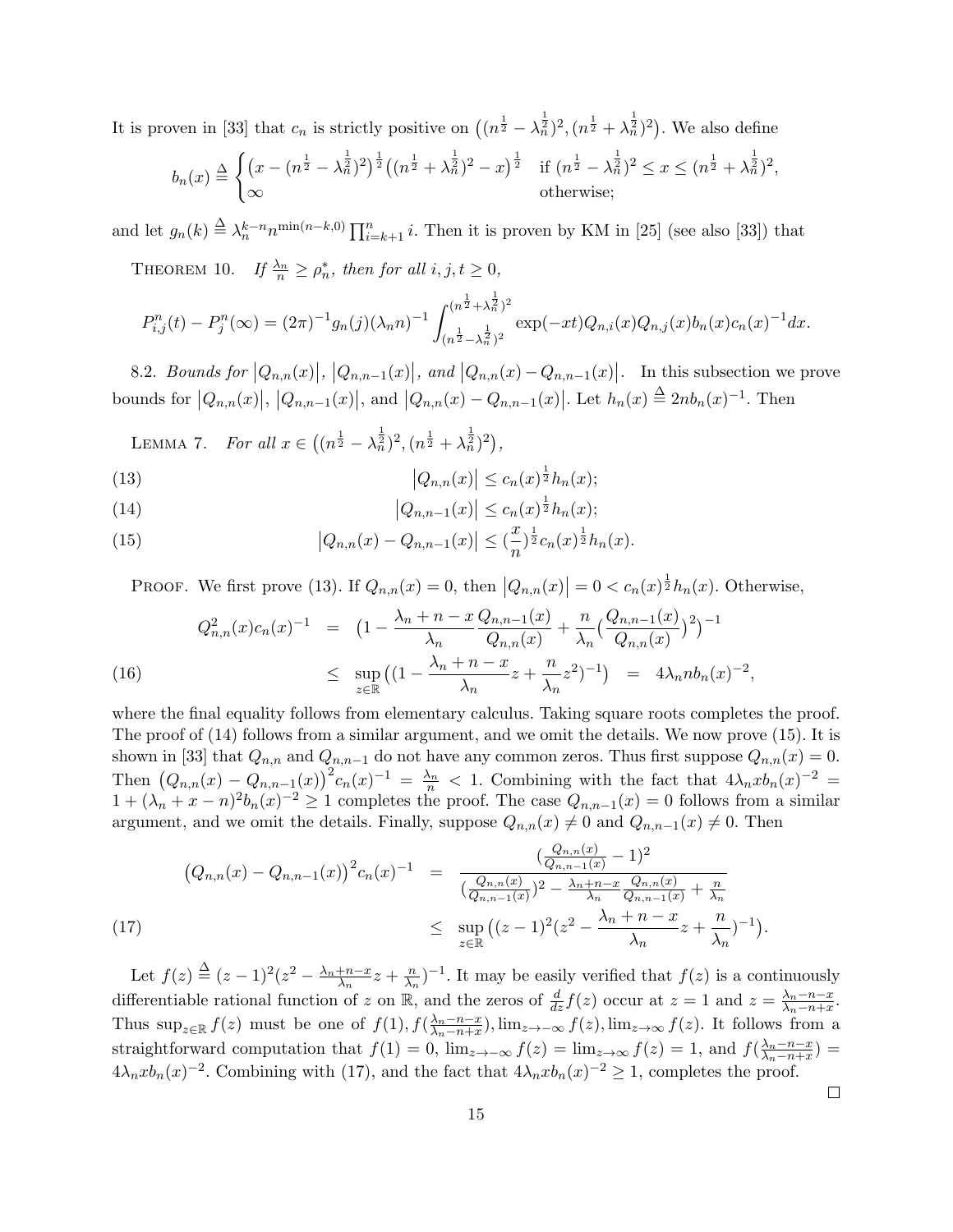8.3. Bounding  $|Q_{n,k}(x)|$  and  $|Q_{n,k\pm 1}(x) - Q_{n,k}(x)|$  for  $k = n \pm O(n^{\frac{1}{2}})$ . In this subsection, we bound  $|Q_{n,k}(x)|$  and  $|Q_{n,k+1}(x) - Q_{n,k}(x)|$  for  $k = n \pm O(n^{\frac{1}{2}})$ . Let  $s_n(a) \triangleq a(n^{\frac{1}{2}} - a)^{-1}$ ,  $r_n(a,x) \stackrel{\Delta}{=} x(n-an^{\frac{1}{2}})^{-1}$ , and  $F_n(a,x) \stackrel{\Delta}{=} \exp((1 + s_n(a))(a + n^{-\frac{1}{2}})(3x^{\frac{1}{2}} + a))$ . Then we prove that

THEOREM 11. For all  $a \ge B > 0$ ,  $k \in [n - an^{\frac{1}{2}}, n + an^{\frac{1}{2}} + 1]$ , and  $x \in ((n^{\frac{1}{2}} - \lambda_n^{\frac{1}{2}})^2, (n^{\frac{1}{2}} + \lambda_n^{\frac{1}{2}})^2)$ ,

(18) 
$$
|Q_{n,k}(x)| \le F_n(a,x)c_n(x)^{\frac{1}{2}}h_n(x);
$$

(19) 
$$
\left|Q_{n,k+1}(x) - Q_{n,k}(x)\right| \le r_n(a,x)^{\frac{1}{2}} F_n(a,x) c_n(x)^{\frac{1}{2}} h_n(x).
$$

We first bound  $|Q_{n,k\pm 1}(x)|$  and  $|Q_{n,k\pm 1}(x) - Q_{n,k}(x)|$  in terms of  $|Q_{n,k}(x)|$  and  $|Q_{n,k}(x) - Q_{n,k}(x)|$  $Q_{n,k\pm 1}(x)$ . Namely,

LEMMA 8. *For all*  $a \geq B > 0$ ,  $k \geq n - an^{\frac{1}{2}}$ ,  $x > 0$ , and  $i \in \{1, -1\}$ ,

(20) 
$$
|Q_{n,k+i}(x)| \le \exp(r_n(a,x) + s_n(a)) (|Q_{n,k}(x)| + |Q_{n,k}(x) - Q_{n,k-i}(x)|);
$$

$$
(21) \quad |Q_{n,k+i}(x) - Q_{n,k}(x)| \le \exp(r_n(a,x) + s_n(a)) (r_n(a,x) |Q_{n,k}(x)| + |Q_{n,k}(x) - Q_{n,k-i}(x)|).
$$

PROOF. Note that

$$
|Q_{n,k+i}(x)| = |(1-x\min(k,n)^{\frac{i-1}{2}}\lambda_n^{\frac{-i-1}{2}})Q_{n,k}(x) + (\frac{\min(k,n)}{\lambda_n})^i(Q_{n,k}(x) - Q_{n,k-i}(x))|;
$$
  

$$
|Q_{n,k+i}(x) - Q_{n,k}(x)| = |-\frac{x}{\lambda_n}Q_{n,k}(x) + (\frac{\min(k,n)}{\lambda_n})^i(Q_{n,k}(x) - Q_{n,k-i}(x))|;
$$

Since max ( $\left|1 - \frac{x}{\lambda_i}\right|$  $\frac{x}{\lambda_n}$ ,  $\left|1-\frac{x}{\min(\lambda_n)}\right|$  $\frac{x}{\min(k,n)}$   $\Big| \Big) \leq \exp(r_n(a,x)), \max\left(\frac{\min(k,n)}{\lambda_n}, \frac{\lambda_n}{\min(k,n)}\right) \leq \exp(s_n(a)),$  and  $\frac{x}{\lambda}$  $\left|\frac{x}{\lambda_n}\right| \leq r_n(a,x)$ , the proof then follows from the triangle inequality.  $\Box$ 

We now use an induction argument to bound  $|Q_{n,k}(x)|$  and  $|Q_{n,k}(x) - Q_{n,k\pm 1}(x)|$  for  $k = n \pm O(n^{\frac{1}{2}})$ . Let  $G_n(a, x) \triangleq \exp(r_n(a, x) + r_n(a, x)^{\frac{1}{2}} + s_n(a))$ . Then we demonstrate that

LEMMA 9. *For all*  $a \geq B > 0$ ,  $k \geq n - an^{\frac{1}{2}}$ , and  $x > 0$ ,

(22) 
$$
|Q_{n,k}(x)| \leq G_n(a,x)^{|k-n|} c_n(x)^{\frac{1}{2}} h_n(x);
$$

(23) 
$$
\left|Q_{n,k}(x) - Q_{n,k+1-2I(k \ge n)}(x)\right| \le r_n(a,x)^{\frac{1}{2}} G_n(a,x)^{|k-n|} c_n(x)^{\frac{1}{2}} h_n(x).
$$

PROOF. We first treat the case  $k \geq n$ . We proceed by induction on (22) and (23) simultaneously. The base case  $k = n$  follows immediately from Lemma 7. Now, suppose the induction is true for some  $k \geq n$ . Then by Lemma 8 and the induction hypothesis,  $|Q_{n,k+1}(x)|$  is at most

$$
\exp\left(r_n(a,x) + s_n(a)\right) \left(G_n(a,x)^{k-n} c_n(x)^{\frac{1}{2}} h_n(x) + r_n(a,x)^{\frac{1}{2}} G_n(a,x)^{k-n} c_n(x)^{\frac{1}{2}} h_n(x)\right)
$$
\n
$$
= \exp\left(r_n(a,x) + s_n(a)\right) G_n(a,x)^{k-n} c_n(x)^{\frac{1}{2}} h_n(x) \left(1 + r_n(a,x)^{\frac{1}{2}}\right)
$$
\n
$$
\leq G_n(a,x)^{k+1-n} c_n(x)^{\frac{1}{2}} h_n(x).
$$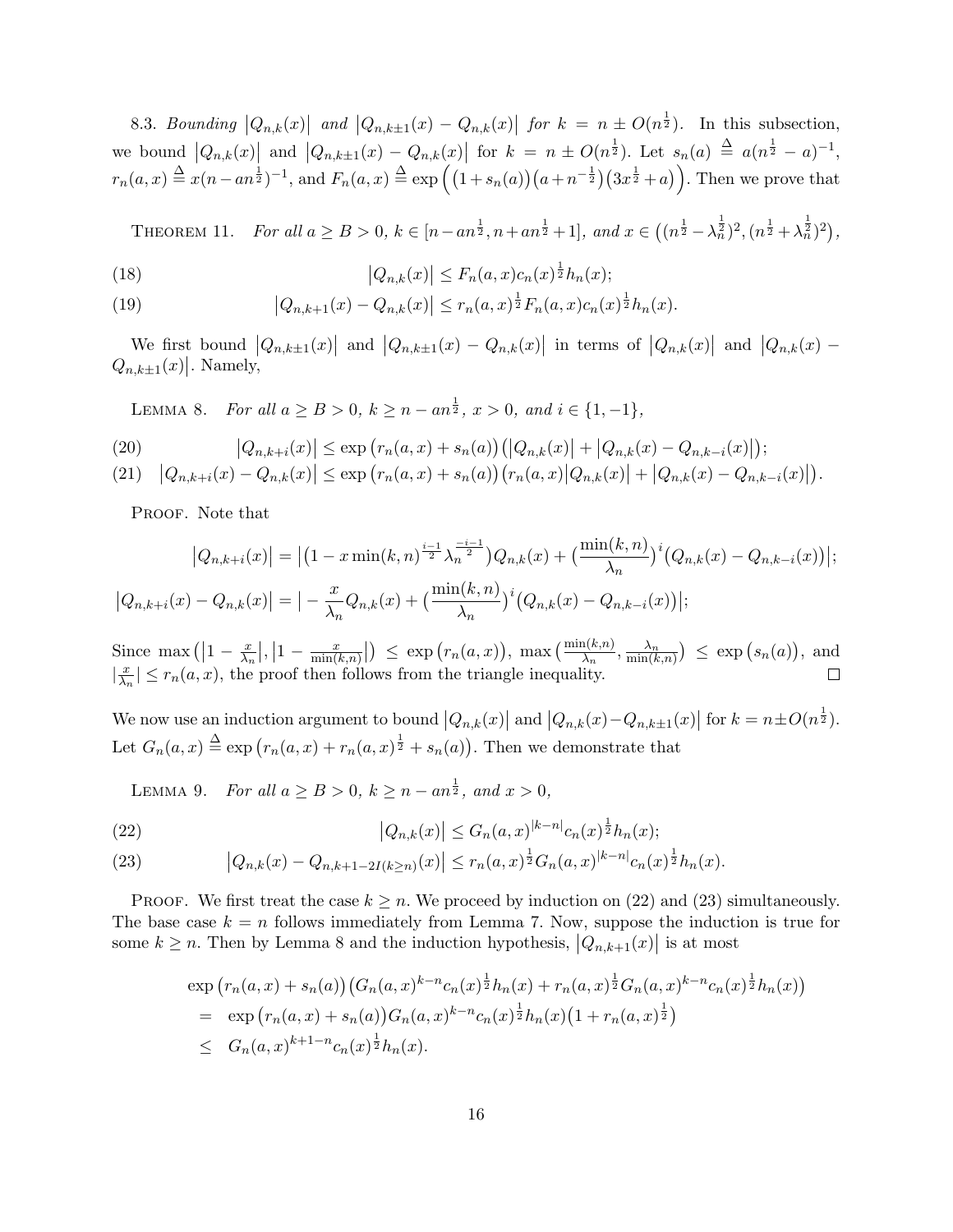Similarly, by Lemma 8 and the induction hypothesis,  $|Q_{n,k+1}(x) - Q_{n,k}(x)|$  is at most

$$
\exp\left(r_n(a,x)+s_n(a)\right)\left(r_n(a,x)G_n(a,x)^{k-n}c_n(x)^{\frac{1}{2}}h_n(x)+r_n(a,x)^{\frac{1}{2}}G_n(a,x)^{k-n}c_n(x)^{\frac{1}{2}}h_n(x)\right) \n= \exp\left(r_n(a,x)+s_n(a)\right)G_n(a,x)^{k-n}c_n(x)^{\frac{1}{2}}h_n(x)\left(1+r_n(a,x)^{\frac{1}{2}}\right)r_n(a,x)^{\frac{1}{2}} \n\leq r_n(a,x)^{\frac{1}{2}}G_n(a,x)^{k+1-n}c_n(x)^{\frac{1}{2}}h_n(x).
$$

This concludes the induction, proving (22) and (23) for the case  $k \geq n$ .

The proof for the case  $k < n$  follows from a similar argument, and we omit the details.

With Lemma 9 in hand, we now complete the proof of Theorem 11.

PROOF OF THEOREM 11. By Lemma 9,  $|Q_{n,k}(x)|$  is at most

$$
\exp\left((an^{\frac{1}{2}}+1)(r_n(a,x)+r_n(a,x)^{\frac{1}{2}}+s_n(a))\right)c_n(x)^{\frac{1}{2}}h_n(x)
$$
\n
$$
= \exp\left((a+n^{-\frac{1}{2}})(1+s_n(a))\left(xn^{-\frac{1}{2}}+(1+s_n(a))\right)^{-\frac{1}{2}}x^{\frac{1}{2}}+a\right)\right)c_n(x)^{\frac{1}{2}}h_n(x)
$$
\n
$$
\leq \exp\left((a+n^{-\frac{1}{2}})(1+s_n(a))(xn^{-\frac{1}{2}}+x^{\frac{1}{2}}+a)\right)c_n(x)^{\frac{1}{2}}h_n(x).
$$

Similarly,  $|Q_{n,k+1}(x) - Q_{n,k}(x)|$  is at most

(25) 
$$
r_n(a,x)^{\frac{1}{2}} \exp\left((a+n^{-\frac{1}{2}})(1+s_n(a))(xn^{-\frac{1}{2}}+x^{\frac{1}{2}}+a)\right)c_n(x)^{\frac{1}{2}}h_n(x).
$$

Furthermore, note that  $xn^{-\frac{1}{2}} < 2x^{\frac{1}{2}}$  for  $x \in (0, (n^{\frac{1}{2}} + \lambda_n^{\frac{1}{2}})^2)$ , since

$$
\frac{x n^{-\frac{1}{2}}}{2x^{\frac{1}{2}}}=\frac{x^{\frac{1}{2}}}{2n^{\frac{1}{2}}}<\frac{n^{\frac{1}{2}}+\lambda_n^{\frac{1}{2}}}{2n^{\frac{1}{2}}}<1.
$$

Combining with (24) and (25) completes the proof.

8.4. *Proof of Theorem 5.* In this subsection we complete the proof of Theorem 5. We begin by deriving a variant of the KM representation for  $P_{i,\leq j}^n(t)$ , as opposed to  $P_{i,j}^n(t)$ , that does not simply sum over all  $j + 1$  states  $\leq j$ , but instead relies on a 'probability flow' interpretation using the Chapman-Kolmogorov (CK) differential equations.

LEMMA 10. If  $\frac{\lambda_n}{n} \ge \rho_n^*$ , then for all  $i, j, t \ge 0$ ,  $|P_{i, \le j}^n(t) - P_{\le j}^n(\infty)|$  is at most

$$
(2\pi)^{-1}g_n(j)n^{-1}\int_{(n^{\frac{1}{2}}+\lambda_n^{\frac{1}{2}})^2}^{(n^{\frac{1}{2}}+\lambda_n^{\frac{1}{2}})^2} \exp(-xt)x^{-1}\big|Q_{n,i}(x)\big|\big|Q_{n,j+1}(x)-Q_{n,j}(x)\big|b_n(x)c_n(x)^{-1}dx.
$$

**PROOF.** The CK differential equations imply that  $\frac{d}{dt}P_{i,\leq j}^n(t) = \min(j+1,n)P_{i,j+1}^n(t) - \lambda_n P_{i,j}^n(t)$ . Thus for all  $i, j, t \geq 0$ ,

(26) 
$$
\left| P_{i, \leq j}^n(t) - P_{\leq j}^n(\infty) \right| = \left| \int_t^\infty \left( \min(j+1, n) P_{i, j+1}^n(s) - \lambda_n P_{i, j}^n(s) \right) ds \right|.
$$

By detailed balance,

$$
\min(j+1,n)P_{j+1}^n(\infty) - \lambda_n P_j^n(\infty) = 0.
$$
  
17

 $\Box$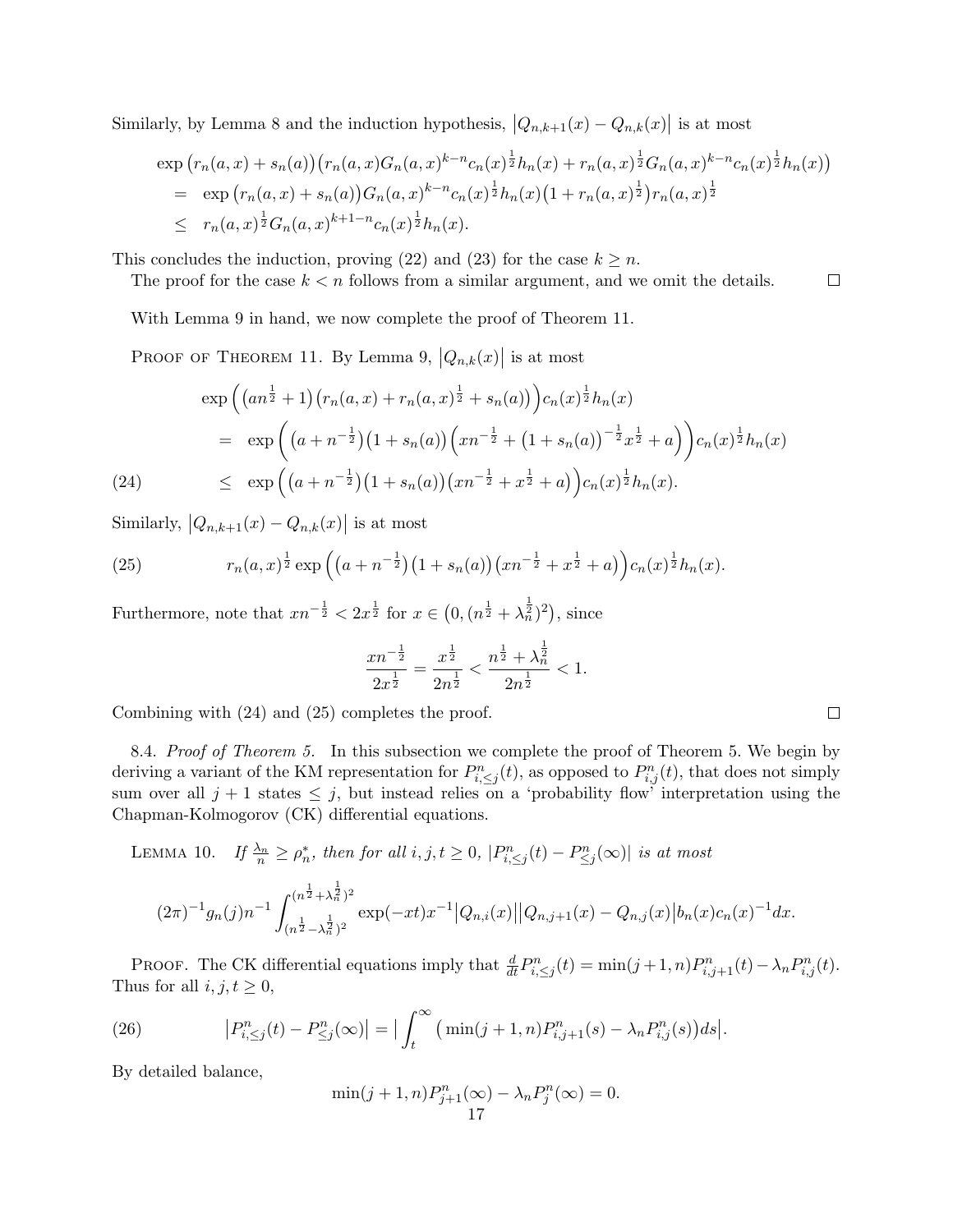Similarly,

$$
\min(j+1,n)g_n(j+1) = \lambda_n g_n(j).
$$

It thus follows from Theorem 10 that the r.h.s. of (26) equals

$$
\left| \int_{t}^{\infty} \left( (2\pi)^{-1} g_n(j) n^{-1} \int_{(n^{\frac{1}{2}} - \lambda_n^{\frac{1}{2}})^2}^{(n^{\frac{1}{2}} + \lambda_n^{\frac{1}{2}})^2} \exp(-xs) Q_{n,i}(x) (Q_{n,j+1}(x) - Q_{n,j}(x)) b_n(x) c_n(x)^{-1} dx \right) ds \right|
$$
  
\n
$$
\leq \int_{t}^{\infty} \left( (2\pi)^{-1} g_n(j) n^{-1} \int_{(n^{\frac{1}{2}} - \lambda_n^{\frac{1}{2}})^2}^{(n^{\frac{1}{2}} + \lambda_n^{\frac{1}{2}})^2} \exp(-xs) |Q_{n,i}(x)| |Q_{n,j+1}(x) - Q_{n,j}(x)| b_n(x) c_n(x)^{-1} dx \right) ds
$$
  
\n
$$
= (2\pi)^{-1} g_n(j) n^{-1} \int_{(n^{\frac{1}{2}} - \lambda_n^{\frac{1}{2}})^2}^{(n^{\frac{1}{2}} + \lambda_n^{\frac{1}{2}})^2} \exp(-xt) x^{-1} |Q_{n,i}(x)| |Q_{n,j+1}(x) - Q_{n,j}(x)| b_n(x) c_n(x)^{-1} dx,
$$

where the final equality follows from Tonelli's Theorem. Combining the above completes the proof.  $\Box$ 

We now prove bounds on a special type of integral that arises in the analysis of  $P_{i,j}^n(t) - P_j^n(\infty)$ .

LEMMA 11. *For all*  $B, a > 0$  *there exists*  $N_{B,a}, C_{B,a} < \infty$ *, depending only on*  $B$  *and*  $a, s.t.$  *for*  $all n \geq N_{B,a}$  and  $t \geq 1$ ,

$$
(27) \quad \int_{(n^{\frac{1}{2}} - \lambda_n^{\frac{1}{2}})^2}^{(n^{\frac{1}{2}} + \lambda_n^{\frac{1}{2}})^2} \exp(-xt) F_n(a, x)^2 b_n(x)^{-1} dx \le (1 + C_{B,a} n^{-\frac{1}{2}}) \left(\frac{\pi}{t\lambda_n}\right)^{\frac{1}{2}} \exp\left(20a^2 + 3aB - \frac{B^2}{4}t\right).
$$

 $\Box$ 

PROOF. The proof is deferred to the appendix.

Finally, we complete the proof of Theorem 5.

PROOF OF THEOREM 5. Suppose  $B \in (0, B^*)$ , and  $a_1, a_2 \in \mathbb{R}$ . Let  $a = \max(B, |a_1|, |a_2|)$ ,  $i =$  $\lceil n + a_1 n^{\frac{1}{2}} \rceil$ , and  $j = \lceil n + a_2 n^{\frac{1}{2}} \rceil$ . We first prove (3). It follows from Theorem 10 and Corollary 1 that for all sufficiently large *n* and all  $t \geq 1$ , the l.h.s. of (3) is at most

(28) 
$$
(2\pi)^{-1}g_n(j)(\lambda_n n^{\frac{1}{2}})^{-1} \int_{(n^{\frac{1}{2}}-\lambda_n^{\frac{1}{2}})^2}^{(n^{\frac{1}{2}}+\lambda_n^{\frac{1}{2}})^2} \exp\big(-xt\big)|Q_{n,i}(x)||Q_{n,j}(x)|c_n(x)^{-1}b_n(x)dx.
$$

Applying Theorem 11 to  $|Q_{n,i}(x)|$  and  $|Q_{n,j}(x)|$  in (28), we find that the l.h.s. of (3) is at most

(29) 
$$
2\pi^{-1}g_n(j)\frac{n^{\frac{3}{2}}}{\lambda_n}\int_{(n^{\frac{1}{2}}-\lambda_n^{\frac{1}{2}})^2}^{(n^{\frac{1}{2}}+\lambda_n^{\frac{1}{2}})^2} \exp(-xt)F_n(a,x)^2b_n(x)^{-1}dx.
$$

It then follows from Lemma 11 that there exists  $N_{B,a}, C_{B,a} < \infty$ , depending only on *B* and *a*, s.t. for all  $n \geq N_{B,a}$  and  $t \geq 1$ , the l.h.s. of (3) is at most

(30) 
$$
2(\pi t)^{-\frac{1}{2}}g_n(j)(\frac{n}{\lambda_n})^{\frac{3}{2}}(1+C_{B,a}n^{-\frac{1}{2}})\exp(20a^2+3aB-\frac{B^2}{4}t).
$$

Since  $g_n(j) \leq (\frac{n}{\lambda_n})$  $\frac{n}{\lambda_n}$ )<sup>*n*- $\lambda_n$ +1</sup>, combining (30) with a simple Taylor series expansion, and the fact that  $B < B^* < 2$ , completes the proof of (3).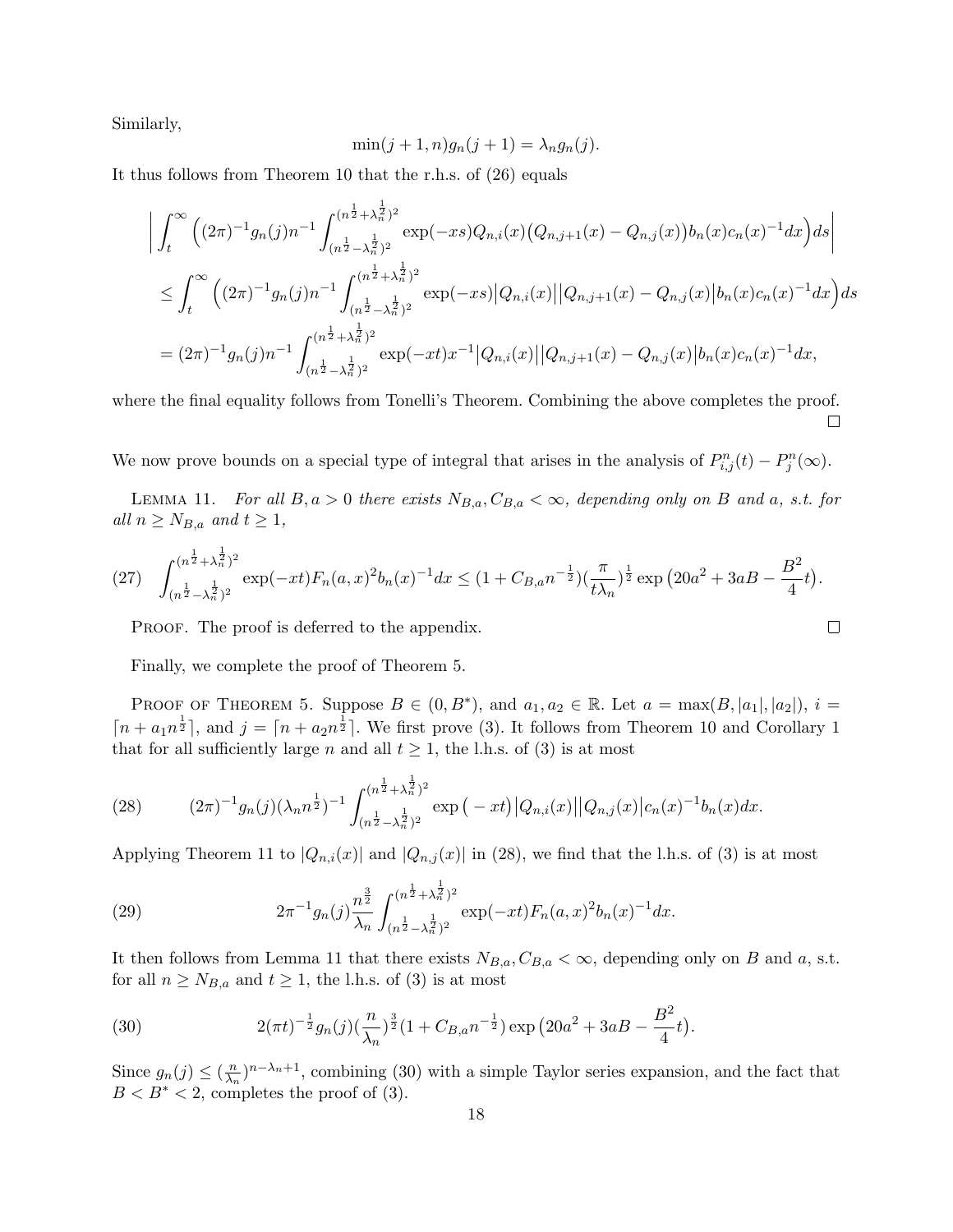We now prove (4). It follows from Lemma 10 and Corollary 1 that for all sufficiently large *n* and all  $t \geq 1$ , the l.h.s. of (4) is at most

$$
(31) \qquad (2\pi)^{-1}g_n(j)n^{-1}\int_{(n^{\frac{1}{2}}-\lambda_n^{\frac{1}{2}})^2}^{(n^{\frac{1}{2}}+\lambda_n^{\frac{1}{2}})^2} \exp(-xt)x^{-1}\big|Q_{n,i}(x)\big|\big|Q_{n,j+1}(x)-Q_{n,j}(x)\big|c_n(x)^{-1}b_n(x)dx.
$$

Applying Theorem 11 to  $|Q_{n,i}(x)|$  and  $|Q_{n,j+1}(x) - Q_{n,j}(x)|$ , we find that (31) is at most

$$
2\pi^{-1}g_n(j)n(n-an^{\frac{1}{2}})^{-\frac{1}{2}}\int_{(n^{\frac{1}{2}}-\lambda_n^{\frac{1}{2}})^2}^{(n^{\frac{1}{2}}+\lambda_n^{\frac{1}{2}})^2} \exp(-xt)x^{-\frac{1}{2}}F_n(a,x)^2b_n(x)^{-1}dx.
$$

Since  $x^{-\frac{1}{2}} \leq 2B^{-1}$  for  $x \geq (n^{\frac{1}{2}} - \lambda_n^{\frac{1}{2}})^2$ , the proof of (4) then follows from an argument similar to that used to prove (3), and we omit the details.  $\Box$ 

**9. Comparison to Other Bounds From the Literature.** In this subsection we compare our bounds from Theorem 5 to two other explicit bounds given in the literature [42],[5]. In both cases we will prove that the bounds from the literature (applied to  $\left|P_{n,\leq n}^n(t) - P_{\leq n}^n(\infty)\right|$  for  $0 < B < B^*$ ) scale unfavorably in the HW regime. We begin with the bounds given in  $[\overrightarrow{42}]$ , which prove that for each  $B \in (0, B^*)$ , there exists  $N_B$  s.t. for all  $n \ge N_B$  and  $t \ge 0$ ,  $|P_{n, \le n}^n(t) - P_{\le n}^n(\infty)|$  is at most

$$
(32) \ \ 4(n-1)\left(\sum_{i=1}^{\infty} \left( \left(\frac{n}{n-1}\right)^i - 1\right) P_i^n(\infty) + \left(\left(\frac{n}{n-1}\right)^{n-1}\right) \left(1 - 2P_n^n(\infty)\right)\right) \exp\left(-\left(Bn^{\frac{1}{2}} - 1\right)(n-1)^{-1}t\right).
$$

Since  $\lim_{n\to\infty} ((Bn^{\frac{1}{2}}-1)(n-1)^{-1})=0$ , the exponential rate of convergence demonstrated by (32) goes to zero as  $n \to \infty$ , rendering the bound in [42] ineffective. We now examine the bounds given in [5], which prove that for each  $B \in (0, B^*)$ , there exists  $N_B$  s.t. for all  $n \ge N_B$  and  $t \ge 0$ ,  $\left| P_{n,\leq n}^n(t) - P_{\leq n}^n(\infty) \right|$  is at most

(33) 
$$
(P_n^n(\infty)^{-1} - 1)^{\frac{1}{2}} \exp(-\gamma_n t).
$$

It is well-known (see [18]) that  $\liminf_{n\to\infty} (P_n^n(\infty)^{-1} - 1)^{\frac{1}{2}} n^{-\frac{1}{4}} > 0$ . It follows that the prefactor appearing in (33) diverges as  $n \to \infty$ , rendering the bound in [5] ineffective.

It should be noted that although the bounds given in [42] and [5] are ineffective in the HW regime, both bounds hold in much greater generality, and thus remain interesting and applicable in a variety of other settings.

**10. Conclusion and Open Questions.** In this paper we proved several results about the rate of convergence to stationarity, i.e. the spectral gap, for the  $M/M/n$  queue in the HW regime. We identified the limiting rate of convergence to steady-state, and proved that an asymptotic phase transition occurs w.r.t. this rate. In particular, we demonstrated the existence of a constant  $B^* \approx 1.85772$  s.t. when a certain excess parameter  $B \in (0, B^*)$ , the error in the steady-state approximation converges exponentially fast to zero at rate  $\frac{B^2}{4}$ . For  $B > B^*$ , the error in the steady-state approximation converges exponentially fast to zero at a different rate, which is the solution to an explicit equation given in terms of the parabolic cylinder functions. This result may be interpreted as an asymptotic version of a phase transition proven to occur for any fixed *n* by van Doorn in [33]. We also proved explicit bounds on the distance to stationarity for the *M/M/n*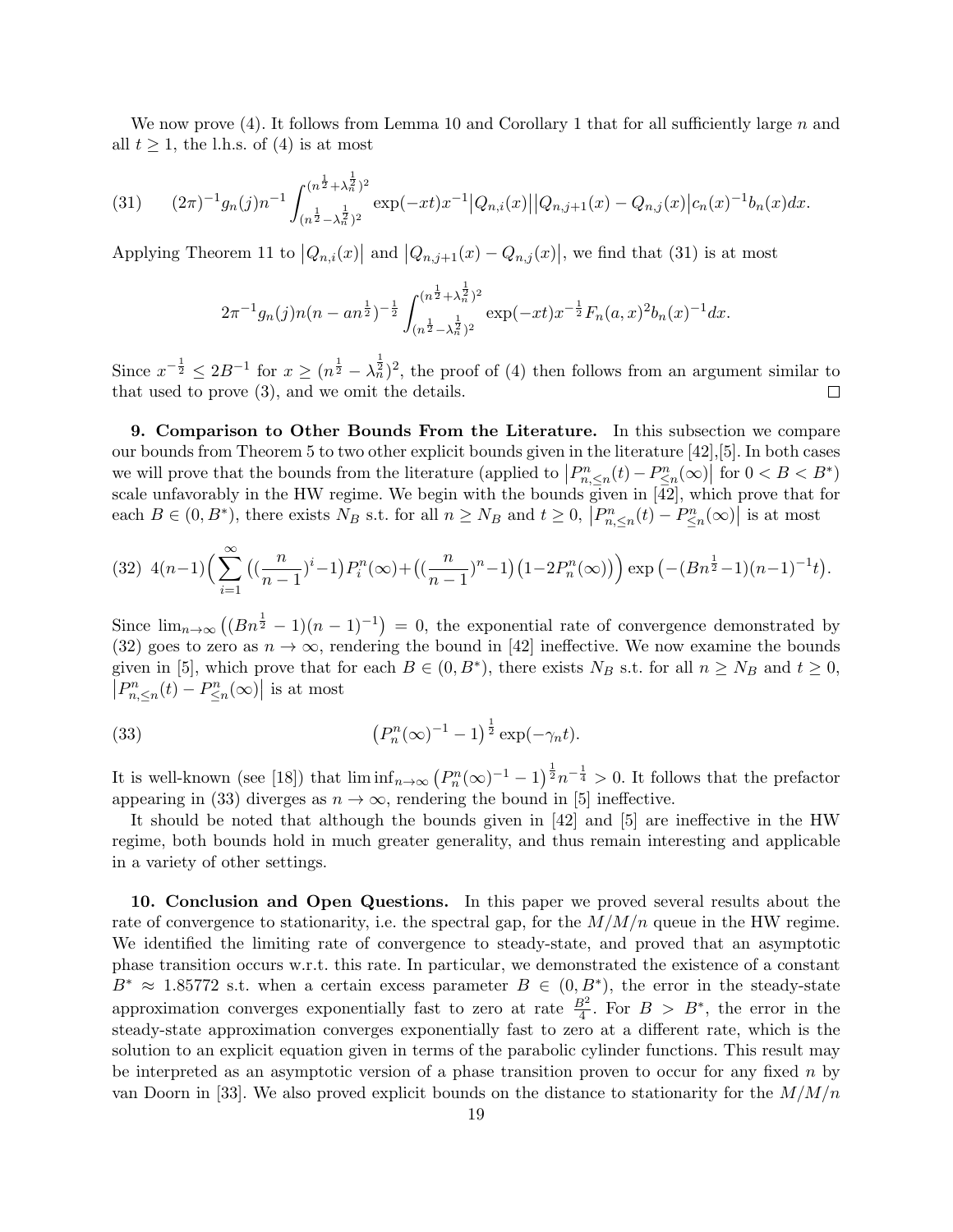queue in the HW regime, when  $B < B^*$ . Our bounds scale independently of *n* in the HW regime, and do not follow from the weak-convergence theory.

This work leaves several interesting directions for future research. There are many open questions related to the interaction between weak convergence and convergence to stationarity. Although our results and those of [28] show that for the  $M/M/n$  queue in the HW regime there is an 'interchange of limits' in this regard, namely the limiting rate of convergence equals the rate of convergence of the limit, it is unknown to what extent such an interchange must hold in general. Similarly, it is an open challenge to derive uniform bounds on the distance to steady-state in the HW regime for the case of non-Markovian processing times. It would also be interesting to prove that a phase transition occurs in other related models, and we refer the reader to the recent paper [27] for some results in this direction.

**Acknowledgements.** The authors would like to thank Hans Blanc, Ton Dieker, Erik van Doorn, Peter Glynn, Johan van Leeuwaarden, Bill Massey, Josh Reed, and Ward Whitt for their helpful discussions and insights. The authors especially thank Johan van Leeuwaarden for his insights into the parabolic cylinder functions, and sharing an early draft of his work. The authors also thank two anonymous referees, who helped to significantly improve the paper's presentation, and gratefully acknowledge support of this work by NSF grant CMMI-0726733, and a Department of Defense NDSEG fellowship.

### **11. Appendix.**

PROOF OF LEMMA 3. By Lemma 1.(i),  $f_{n,n-1}(x) > 0$ , and thus  $(z_n(x) - \lambda_n)\lambda_n^{-\frac{1}{2}}$  equals

(34)  
\n
$$
\begin{aligned}\n&\left(\frac{\sum_{k=0}^{n} {n \choose k} \lambda_n^k \prod_{j=1}^{n-k} (j-x)}{\sum_{k=0}^{n-1} {n-1 \choose k} \lambda_n^k \prod_{j=1}^{n-1-k} (j-x)} - \lambda_n\right) \lambda_n^{-\frac{1}{2}} \\
&= \frac{\sum_{k=0}^{n} {n \choose k} \lambda_n^k \prod_{j=1}^{n-k} (j-x) - \lambda_n \sum_{k=0}^{n-1} {n-1 \choose k} \lambda_n^k \prod_{j=1}^{n-1-k} (j-x)}{\lambda_n^{\frac{1}{2}} \sum_{k=0}^{n-1} {n-1 \choose k} \lambda_n^k \prod_{j=1}^{n-1-k} (j-x)}.\n\end{aligned}
$$

Note that the numerator of (34) equals

(35) 
$$
\prod_{j=1}^{n} (j-x) + \sum_{k=1}^{n} {n \choose k} \lambda_n^k \prod_{j=1}^{n-k} (j-x) - \sum_{k=0}^{n-1} {n-1 \choose (k+1)-1} \lambda_n^{k+1} \prod_{j=1}^{n-(k+1)} (j-x)
$$

$$
= (n-1)! \sum_{k=0}^{n} (n-k) \prod_{j=1}^{n-k} (1 - \frac{x}{j}) \frac{\lambda_n^k}{k!};
$$

and the denominator of (34) equals

$$
\lambda_n^{-\frac{1}{2}} \sum_{k=0}^{n-1} {n-1 \choose (k+1)-1} \lambda_n^{k+1} \prod_{j=1}^{n-(k+1)} (j-x) = \lambda_n^{-\frac{1}{2}} \sum_{k=1}^n \frac{k}{n} {n \choose k} \lambda_n^k \prod_{j=1}^{n-k} (j-x)
$$
  
= 
$$
\lambda_n^{-\frac{1}{2}} (n-1)! \sum_{k=0}^n k \prod_{j=1}^{n-k} (1 - \frac{x}{j}) \frac{\lambda_n^k}{k!}.
$$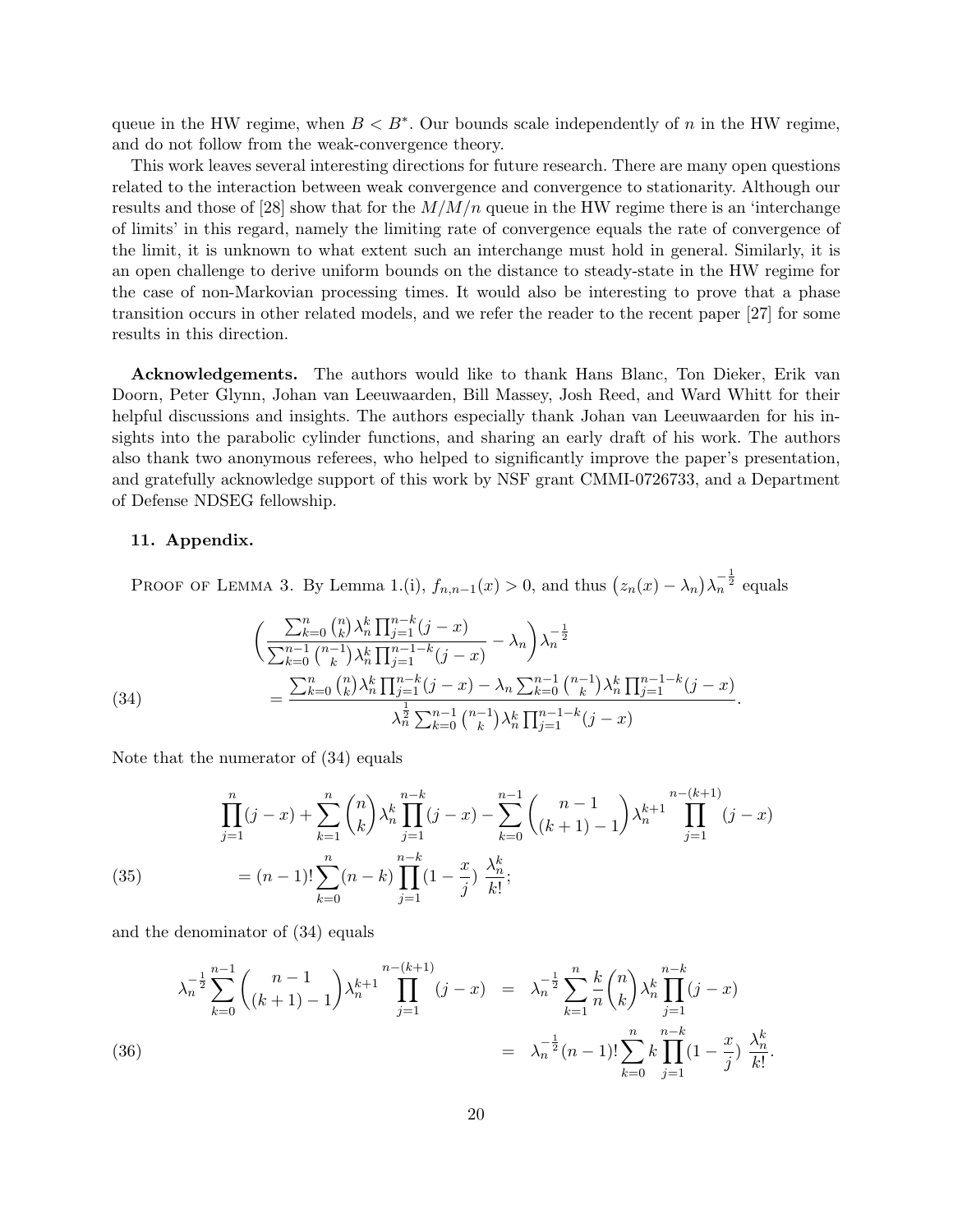Plugging (35) and (36) into (34), and multiplying through by  $\frac{\exp(-\lambda_n)}{(n-1)!}$ , we find that  $(z_n(x) - \lambda_n)\lambda_n^{-\frac{1}{2}}$ equals

*.*

(37) 
$$
\frac{\sum_{k=0}^{n} (n-k) \prod_{j=1}^{n-k} (1 - \frac{x}{j}) \exp(-\lambda_n) \frac{\lambda_n^k}{k!}}{\lambda_n^{-\frac{1}{2}} \sum_{k=0}^{n} k \prod_{j=1}^{n-k} (1 - \frac{x}{j}) \exp(-\lambda_n) \frac{\lambda_n^k}{k!}}
$$

We now demonstrate that for all sufficiently large  $n$ , the numerator of  $(37)$  is at least

$$
\prod_{j=1}^{T} (1 - \frac{x}{j}) \sum_{k=0}^{n-(T+1)} (n-k) \prod_{j=T+1}^{n-k} (1 - \frac{x}{j}) \exp(-\lambda_n) \frac{\lambda_n^k}{k!},
$$

and at most

$$
\prod_{j=1}^{T} (1 - \frac{x}{j}) \sum_{k=0}^{n-(T+1)} (n-k) \prod_{j=T+1}^{n-k} (1 - \frac{x}{j}) \exp(-\lambda_n) \frac{\lambda_n^k}{k!} + (T+1)^2.
$$

The numerator of (37) equals

$$
(38)\ \prod_{j=1}^T(1-\frac{x}{j})\sum_{k=0}^{n-(T+1)}(n-k)\prod_{j=T+1}^{n-k}(1-\frac{x}{j})\exp(-\lambda_n)\frac{\lambda_n^k}{k!}+\sum_{k=n-T}^n(n-k)\prod_{j=1}^{n-k}(1-\frac{x}{j})\ \exp(-\lambda_n)\frac{\lambda_n^k}{k!}.
$$

The desired lower bound follows from the fact that the second summand in (38) is non-negative. The upper bound follows from the fact that  $\exp(-\lambda_n) \frac{\lambda_n^k}{k!} \leq n^{-\frac{1}{2}}$  for all  $k \geq 0$  by Stirling's inequality, *n* − *k* ≤ *T* + 1 for all  $k \ge n - T$ , and  $1 - \frac{x}{j} \le 1$  for all  $j \ge 1$ .

It follows from a similar argument that for all sufficiently large *n*, the denominator of (37) is at least

$$
\lambda_n^{-\frac{1}{2}} \prod_{j=1}^T (1 - \frac{x}{j}) \sum_{k=0}^{n-(T+1)} k \prod_{j=T+1}^{n-k} (1 - \frac{x}{j}) \exp(-\lambda_n) \frac{\lambda_n^k}{k!},
$$

and at most

$$
\lambda_n^{-\frac{1}{2}} \prod_{j=1}^T (1 - \frac{x}{j}) \sum_{k=0}^{n-(T+1)} k \prod_{j=T+1}^{n-k} (1 - \frac{x}{j}) \exp(-\lambda_n) \frac{\lambda_n^k}{k!} + (T+1)^2,
$$

and we omit the details. Combining the above upper and lower bounds for the numerator and denominator of (37), and dividing through by  $\prod_{j=1}^{T} (1 - \frac{x}{j})$  $\frac{x}{j}$ ), we find that for all sufficiently large *n*,  $(z_n(x) - \lambda_n)\lambda_n^{-\frac{1}{2}}$  is at least

(39) 
$$
\frac{\sum_{k=0}^{n-(T+1)}(n-k)\prod_{j=T+1}^{n-k}(1-\frac{x}{j})\exp(-\lambda_n)\frac{\lambda_n^k}{k!}}{\lambda_n^{-\frac{1}{2}}\sum_{k=0}^{n-(T+1)}k\prod_{j=T+1}^{n-k}(1-\frac{x}{j})\exp(-\lambda_n)\frac{\lambda_n^k}{k!}+\frac{(T+1)^2}{\prod_{j=1}^T(1-\frac{x}{j})}},
$$

and at most

(40) 
$$
\frac{\sum_{k=0}^{n-(T+1)} (n-k) \prod_{j=T+1}^{n-k} (1-\frac{x}{j}) \exp(-\lambda_n) \frac{\lambda_n^k}{k!} + \frac{(T+1)^2}{\prod_{j=1}^T (1-\frac{x}{j})}}{\lambda_n^{-\frac{1}{2}} \sum_{k=0}^{n-(T+1)} k \prod_{j=T+1}^{n-k} (1-\frac{x}{j}) \exp(-\lambda_n) \frac{\lambda_n^k}{k!}}
$$

*.*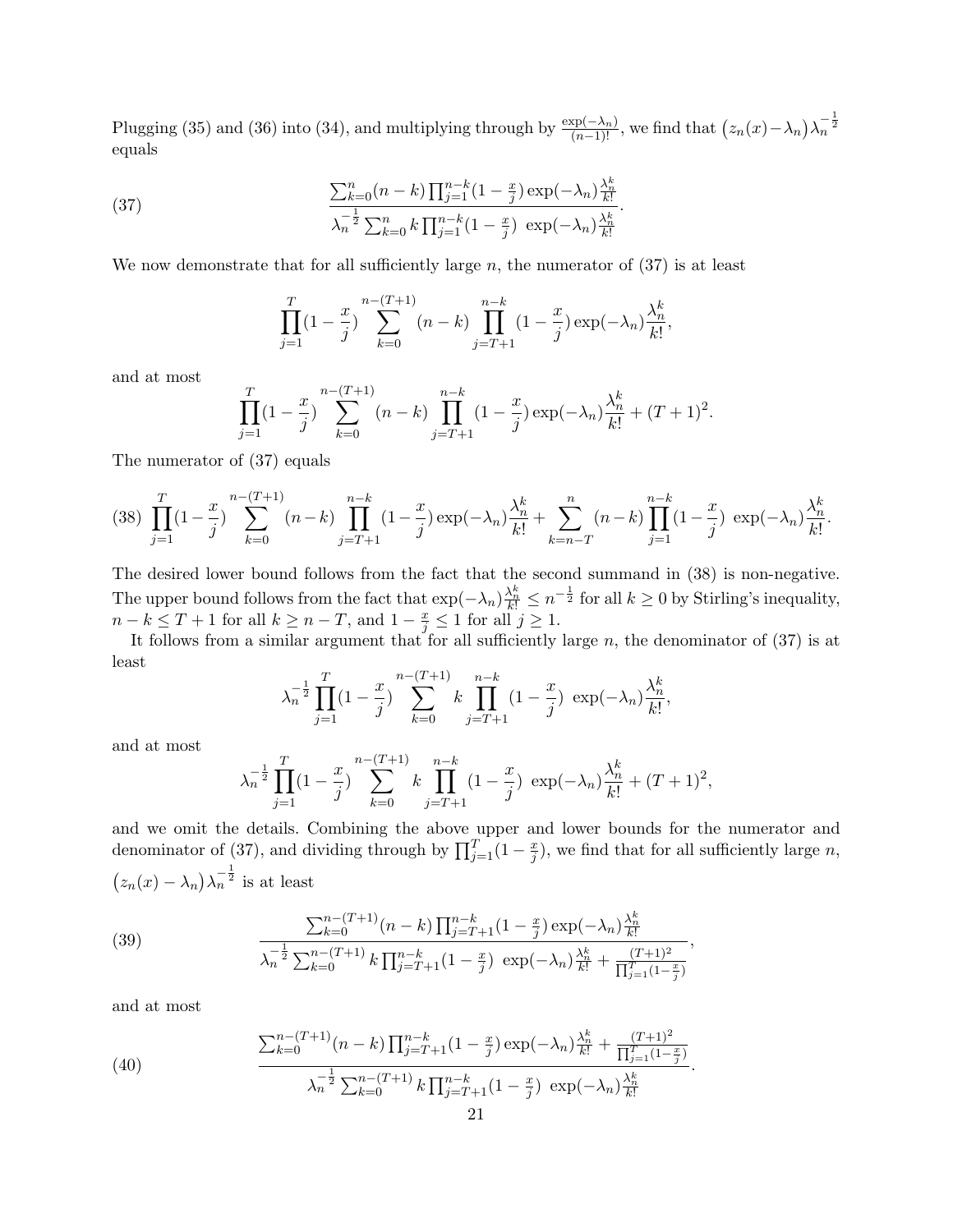We now simplify the terms in (39) and (40), by proving that for all  $n \geq T+1$ , and  $k \in [0, n-T-1]$ ,

(41) 
$$
\exp(-2T^{-1})(n-k)^{-x}T^{x} \leq \prod_{j=T+1}^{n-k} (1-\frac{x}{j}) \leq \exp(2T^{-1})(n-k)^{-x}T^{x}.
$$

Indeed, since  $0 < x < 1$ , it follows from a simple Taylor series expansion that for all  $j \geq 3$ ,  $1 \leq \frac{\exp(-\frac{x}{j})}{1-\frac{x}{j}}$  $\frac{p(-\frac{x}{j})}{1-\frac{x}{j}} \leq 1 + j^{-2}$ . Thus for  $j \geq T+1$ ,

$$
\prod_{j=T+1}^{n-k} \frac{\exp(-\frac{x}{j})}{(1-\frac{x}{j})} \le \prod_{j=T+1}^{n-k} (1+j^{-2}) \le \exp(\int_T^{\infty} x^{-2} dx) = \exp(T^{-1}),
$$

and

(42) 
$$
\exp(-T^{-1})\prod_{j=T+1}^{n-k}\exp(-\frac{x}{j}) \leq \prod_{j=T+1}^{n-k}(1-\frac{x}{j}) \leq \prod_{j=T+1}^{n-k}\exp(-\frac{x}{j}).
$$

Let  $H_k \triangleq \sum_{j=1}^k \frac{1}{j}$  $\frac{1}{j}$  denote the *k*th harmonic number. Then it follows from the results of [41], and the fact that  $n - k > T$ , that

(43) 
$$
\log(\frac{n-k}{T}) - (2T)^{-1} \le H_{n-k} - H_T \le \log(\frac{n-k}{T}) + (2T)^{-1}.
$$

Combining (42) and (43) with the fact that  $0 < \frac{x}{2T} < (2T)^{-1}$  completes the proof of (41).

It follows from (39), (40), and (41) that for all sufficiently large *n*,  $(z_n(x) - \lambda_n)\lambda_n^{-\frac{1}{2}}$  is at least

(44) 
$$
\exp(-4T^{-1}) \frac{\sum_{k=0}^{n-(T+1)} (n-k)^{1-x} \exp(-\lambda_n) \frac{\lambda_n^k}{k!}}{\lambda_n^{-\frac{1}{2}} \sum_{k=0}^{n-(T+1)} k(n-k)^{-x} \exp(-\lambda_n) \frac{\lambda_n^k}{k!} + \frac{(T+1)^2 T^{-x}}{\prod_{j=1}^T (1-\frac{x}{j})}},
$$

and at most

(45) 
$$
\exp(4T^{-1}) \frac{\sum_{k=0}^{n-(T+1)} (n-k)^{1-x} \exp(-\lambda_n) \frac{\lambda_n^k}{k!} + \frac{(T+1)^2 T^{-x}}{\prod_{j=1}^T (1-\frac{x}{j})}}{\lambda_n^{-\frac{1}{2}} \sum_{k=0}^{n-(T+1)} k(n-k)^{-x} \exp(-\lambda_n) \frac{\lambda_n^k}{k!}}
$$

With Inequalities (44) and (45) in hand, we are now in a position to complete the proof of Lemma 3. We begin by proving the lower bound. The term  $\lambda_n^{-\frac{1}{2}} \sum_{k=0}^{n-(T+1)} k(n-k)^{-x} \exp(-\lambda_n) \frac{\lambda_n^k}{k!}$  appearing in the denominator of (44) is at most

*.*

$$
(46)\ \lambda_n^{-\frac{1}{2}}\sum_{k=0}^{\lceil n - T^{-1}n^{\frac{1}{2}} \rceil} k(n-k)^{-x} \exp(-\lambda_n) \frac{\lambda_n^k}{k!} + \lambda_n^{-\frac{1}{2}} \max_{0 \le k \le n} \left( k \exp(-\lambda_n) \frac{\lambda_n^k}{k!} \right) \sum_{k=\lceil n - T^{-1}n^{\frac{1}{2}} \rceil + 1}^{n - (T+1)} (n - k)^{-x}.
$$

Recall that for all sufficiently large  $n$ ,  $\sup_{k\geq 0} (\exp(-\lambda_n)^{\frac{\lambda_n^k}{k!}}) \leq n^{-\frac{1}{2}}$ , and  $(\frac{n}{\lambda_n})^{\frac{1}{2}} \leq 2$ , from which it follows that the second summand of (46) is at most

$$
\left(\frac{n}{\lambda_n}\right)^{\frac{1}{2}} \sum_{k=\lceil n - T^{-1} n^{\frac{1}{2}} \rceil+1}^{n-(T+1)} (n-k)^{-x} \leq 2 \int_0^{T^{-1} n^{\frac{1}{2}}} y^{-x} dy = 2(1-x)^{-1} T^{-(1-x)} n^{\frac{1-x}{2}}.
$$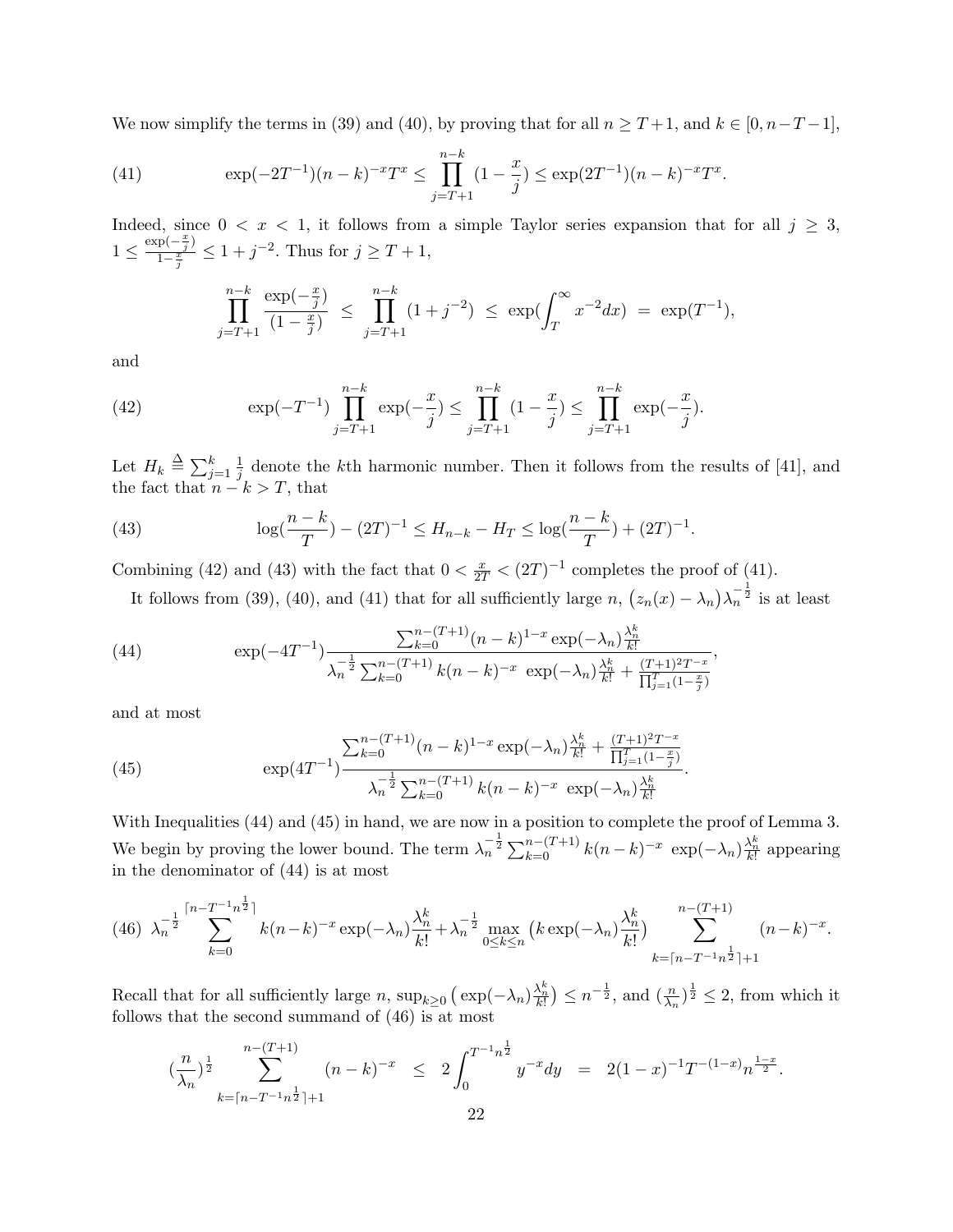Using the above to upper-bound the denominator of (44), multiplying through by  $\lambda_n^{\frac{x-1}{2}}$ , and observing that  $\lambda_n^{\frac{x-1}{2}} \frac{(T+1)^2 T^{-x}}{\prod_{i=1}^T (1-x_i)}$  $\frac{(T+1)^2T^{-x}}{\prod_{j=1}^T (1-\frac{x}{j})} \leq 2(1-x)^{-1}T^{-(1-x)}$  for all sufficiently large *n* completes the proof of the lower bound. The upper bound follows from a similar argument, and we omit the details.  $\Box$ 

PROOF OF LEMMA 5. We begin by demonstrating that  $z_{n,k}$  is a twice-differentiable concave function on  $(0, 1)$  for all  $k \leq n$ , which will imply that  $z_{\infty}$ , and ultimately  $v(x, -B)$ , are concave by taking limits. We proceed by induction on *k*. The base case  $k = 1$  is trivial, since  $z_{n,1}(x) = \lambda_n + 1 - x$ . Now, let us assume the statement is true for  $j = 1, \ldots, k-1$  with  $k-1 \leq n-1$ . It may be easily verified that  $f_{n,k}(x) = (\lambda_n + k - x)f_{n,k-1}(x) - \lambda_n(k-1)f_{n,k-2}(x)$ . Thus since  $z_{n,k-1}$  is strictly positive on (0*,* 1), which follows from Lemma 1.(ii), we find that

$$
\frac{d^2}{dx^2}z_{n,k}(x) = \lambda_n(k-1)\Big(-2z_{n,k-1}(x)^{-3}\Big(\frac{d}{dx}z_{n,k-1}(x)\Big)^2 + z_{n,k-1}(x)^{-2}\frac{d^2}{dx^2}z_{n,k-1}(x)\Big).
$$

Since the induction hypothesis implies that  $\frac{d^2}{dx^2} z_{n,k-1}(x) \leq 0$ , it follows that  $z_{n,k}$  is twice-differentiable on  $(0, 1)$  and satisfies  $\frac{d^2}{dx^2} z_{n,k}(x) \leq 0$  (concavity), proving the induction.

Combining the above with Proposition 3, and the fact that pointwise limits of concave functions are concave, demonstrates that  $z_{\infty}$  is a concave function of *x* on  $(0,1)$  for any fixed  $B > 0$ .<br>Observing that  $v(x, -B) = z_{\infty}(x) - B$  completes the proof. Observing that  $v(x, -B) = z_\infty(x) - B$  completes the proof.

PROOF OF LEMMA 11. Let  $d_n(a) \stackrel{\Delta}{=} 6(1 + s_n(a))(a + n^{-\frac{1}{2}})$ . Then the l.h.s. of (27) equals

(47) 
$$
\int_{(n^{\frac{1}{2}} - \lambda_n^{\frac{1}{2}})^2}^{2(\lambda_n n)^{\frac{1}{2}}} \exp\left(\frac{a}{3}d_n(a) - xt + d_n(a)x^{\frac{1}{2}}\right) \left(x - (n^{\frac{1}{2}} - \lambda_n^{\frac{1}{2}})^2\right)^{-\frac{1}{2}} \left((n^{\frac{1}{2}} + \lambda_n^{\frac{1}{2}})^2 - x\right)^{-\frac{1}{2}} dx
$$

$$
(48) + \int_{2(\lambda_n n)^{\frac{1}{2}}}^{(n^{\frac{1}{2}} + \lambda_n^{\frac{1}{2}})^2} \exp\left(\frac{a}{3}d_n(a) - xt + d_n(a)x^{\frac{1}{2}}\right)\left(x - (n^{\frac{1}{2}} - \lambda_n^{\frac{1}{2}})^2\right)^{-\frac{1}{2}}\left((n^{\frac{1}{2}} + \lambda_n^{\frac{1}{2}})^2 - x\right)^{-\frac{1}{2}}dx.
$$

Let  $u_n \stackrel{\Delta}{=} 2(\lambda_n n)^{\frac{1}{2}} - (n^{\frac{1}{2}} - \lambda_n^{\frac{1}{2}})^2$ . Since  $((n^{\frac{1}{2}} + \lambda_n^{\frac{1}{2}})^2 - x)^{-\frac{1}{2}} \le ((n^{\frac{1}{2}} + \lambda_n^{\frac{1}{2}})^2 - 2(\lambda_n n)^{\frac{1}{2}})^{-\frac{1}{2}}$  for  $x \in \left( (n^{\frac{1}{2}} - \lambda_n^{\frac{1}{2}})^2, 2(\lambda_n n)^{\frac{1}{2}} \right), (47)$  is at most

$$
\exp\left(\frac{a}{3}d_n(a)\right) \left( (n^{\frac{1}{2}} + \lambda_n^{\frac{1}{2}})^2 - 2(\lambda_n n)^{\frac{1}{2}} \right)^{-\frac{1}{2}} \int_{(n^{\frac{1}{2}} - \lambda_n^{\frac{1}{2}})^2}^{2(\lambda_n n)^{\frac{1}{2}}} \exp\left( -xt + d_n(a)x^{\frac{1}{2}} \right) \left( x - (n^{\frac{1}{2}} - \lambda_n^{\frac{1}{2}})^2 \right)^{-\frac{1}{2}} dx
$$
\n
$$
= \exp\left(\frac{a}{3}d_n(a)\right) \left( \lambda_n + n \right)^{-\frac{1}{2}} \int_0^{u_n} \exp\left( -\left( y + (n^{\frac{1}{2}} - \lambda_n^{\frac{1}{2}})^2 \right) t + d_n(a) \left( y + (n^{\frac{1}{2}} - \lambda_n^{\frac{1}{2}})^2 \right)^{\frac{1}{2}} \right) y^{-\frac{1}{2}} dy
$$
\n
$$
\leq (\lambda_n + n)^{-\frac{1}{2}} \exp\left( \frac{a}{3}d_n(a) + d_n(a)(n^{\frac{1}{2}} - \lambda_n^{\frac{1}{2}}) - (n^{\frac{1}{2}} - \lambda_n^{\frac{1}{2}})^2 t \right) \int_0^{u_n} \exp\left( -yt + d_n(a)y^{\frac{1}{2}} \right) y^{-\frac{1}{2}} dy,
$$

where the final inequality follows from the fact that  $\left(y+(n^{\frac{1}{2}}-\lambda_n^{\frac{1}{2}})^2\right)^{\frac{1}{2}} \leq y^{\frac{1}{2}}+n^{\frac{1}{2}}-\lambda_n^{\frac{1}{2}}$ . It may be easily verified that  $-yt + d_n(a)y^{\frac{1}{2}} \leq -\frac{1}{2}yt + d_n(a)^2(2t)^{-1}$  for all  $y > 0$ , and  $\int_0^\infty \exp(-\frac{1}{2}$  $(\frac{1}{2}yt)y^{-\frac{1}{2}}dy = (\frac{2\pi}{t})^{\frac{1}{2}},$ and we conclude that (47) is at most

(49) 
$$
J_1 \stackrel{\Delta}{=} \left(\frac{\pi}{\lambda_n t}\right)^{\frac{1}{2}} \exp\left(\frac{a}{3}d_n(a) + d_n(a)(n^{\frac{1}{2}} - \lambda_n^{\frac{1}{2}}) + d_n(a)^2 (2t)^{-1} - (n^{\frac{1}{2}} - \lambda_n^{\frac{1}{2}})^2 t\right).
$$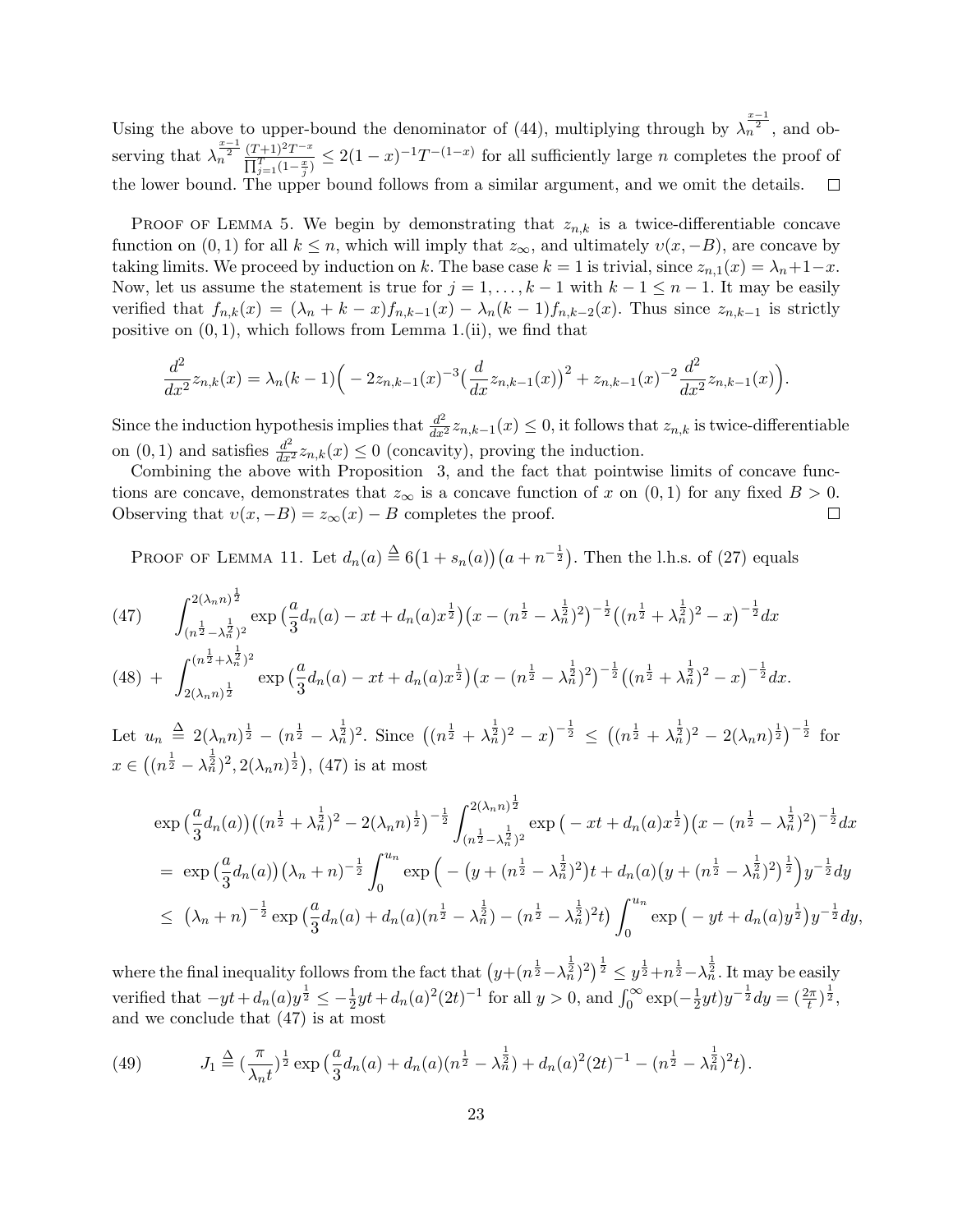We now bound (48). Let  $S \triangleq (2(\lambda_n n)^{\frac{1}{2}}, (n^{\frac{1}{2}} + \lambda_n^{\frac{1}{2}})^2)$ . Since  $x \in S$  implies

$$
\left(x - (n^{\frac{1}{2}} - \lambda_n^{\frac{1}{2}})^2\right)^{-\frac{1}{2}} \le \left(2(\lambda_n n)^{\frac{1}{2}} - (n^{\frac{1}{2}} - \lambda_n^{\frac{1}{2}})^2\right)^{-\frac{1}{2}} \le \left(3\lambda_n - n\right)^{-\frac{1}{2}},
$$

(48) is at most

$$
\exp\left(\frac{a}{3}d_n(a)\right)\left(3\lambda_n - n\right)^{-\frac{1}{2}} \sup_{z \in S} \exp\left(-zt + d_n(a)z^{\frac{1}{2}}\right) \int_{2(\lambda_n n)^{\frac{1}{2}}}^{(n^{\frac{1}{2}} + \lambda_n^{\frac{1}{2}})^2} \left((n^{\frac{1}{2}} + \lambda_n^{\frac{1}{2}})^2 - x\right)^{-\frac{1}{2}} dx
$$
  
\n
$$
= \exp\left(\frac{a}{3}d_n(a)\right)\left(3\lambda_n - n\right)^{-\frac{1}{2}} \sup_{z \in S} \exp\left(-zt + d_n(a)z^{\frac{1}{2}}\right) \int_0^{\lambda_n + n} y^{-\frac{1}{2}} dy,
$$

which is itself at most

(50) 
$$
J_2 \stackrel{\Delta}{=} 2(\frac{\lambda_n + n}{3\lambda_n - n})^{\frac{1}{2}} \exp\left(\frac{a}{3}d_n(a) + d_n(a)^2 (2t)^{-1} - (\lambda_n n)^{\frac{1}{2}}t\right),
$$

where the final inequality follows from the fact that  $-zt + d_n(a)z^{\frac{1}{2}} \leq -\frac{1}{2}zt + d_n(a)^2(2t)^{-1}$ , and  $\int_0^{\lambda_n+n} y^{-\frac{1}{2}} dy = 2(\lambda_n+n)^{\frac{1}{2}}$ . It may be easily verified that there exists  $N_{B,a}, C_{B,a} < \infty$ , depending only on B and a, s.t. for all  $n \geq N_{B,a}$  and  $t \geq 1$ , one has  $d_n(a) \leq 6a + C_{B,a}n^{-\frac{1}{2}}, n^{\frac{1}{2}} - \lambda_n^{\frac{1}{2}} \leq$  $\frac{B}{2}$  +  $C_{B,a}n^{-\frac{1}{2}}$ , and  $J_2 \leq n^{-1}J_1$ . The lemma then follows by using (49) to bound (47), (50) to bound (48), and applying a simple Taylor series expansion.  $\Box$ 

#### **REFERENCES**

- [1] J.D. Atkinson and T.K. Caughley, *Spectral density of piecewise linear first order systems excited by white noise.*, Int. J. Non-Linear Mechanics (1968), no. 3, 137–156.
- [2] R. Bo and R. Wong, *Uniform asymptotic expansion of Charlier polynomials.*, Methods Appl. Anal. **1** (1994), no. 3, 294–313.
- [3] H. Buchholz, *The confluent hypergeometric function.*, Springer-Verlag, New York, 1969.
- [4] M. Chen, *Exponential l* 2 *convergence and l* 2 *spectral gap for Markov processes.*, Acta Mathematica Sinica, New Series **7** (1991), no. 1, 19–37.
- [5] , *Estimate of exponential convergence rate in total variation by spectral gap.*, Acta Mathematica Sinica **14** (1998), no. 1, 9–16.
- [6] D. Chruscinski, *Quantum mechanics of damped systems. II. damping and parabolic potential barrier.*, Journal of Mathematical Physics **45** (2004), no. 3, 841–854.
- [7] A. Clarke, *A waiting line process of Markov type.*, The Annals of Mathematical Statistics **27** (1956), no. 2, 452–459.
- [8] P. Diaconis, *The cutoff phenomenon in finite Markov chains.*, Proc. Nat. Acad. Sci. (1996), no. 4, 1659–1664.
- [9] D. Dominici, *Asymptotic analysis of the Askey-scheme I: from Krawtchouk to Charlier.*, Cent. Eur. J. Math. **5** (2007), no. 2, 280–304.
- [10] , *Asymptotic analysis of the Krawtchouk polynomials by the WKB method .*, Ramananujan J. **15** (2008), 303–338.
- [11] T.M. Dunster, *Uniform asymptotic expansions for Charlier polynomials.*, J. Approx. Theory **112** (2001), no. 1, 93–133.
- [12] A. Erdelyi, W. Magnus, F. Oberhettinger, F. Tricomi, and H. Bateman, *Higher transcendental functions, volume II*, McGraw-Hill Book Company, New York, 1953.
- [13] A.K. Erlang, *On the rational determination of the number of circuits.*, The Copenhagen Telephone Company, Copenhagen, 1948.
- [14] S. Ethier and T. Kurtz, *Markov processes: characterization and convergence*, Wiley and Sons, 2005.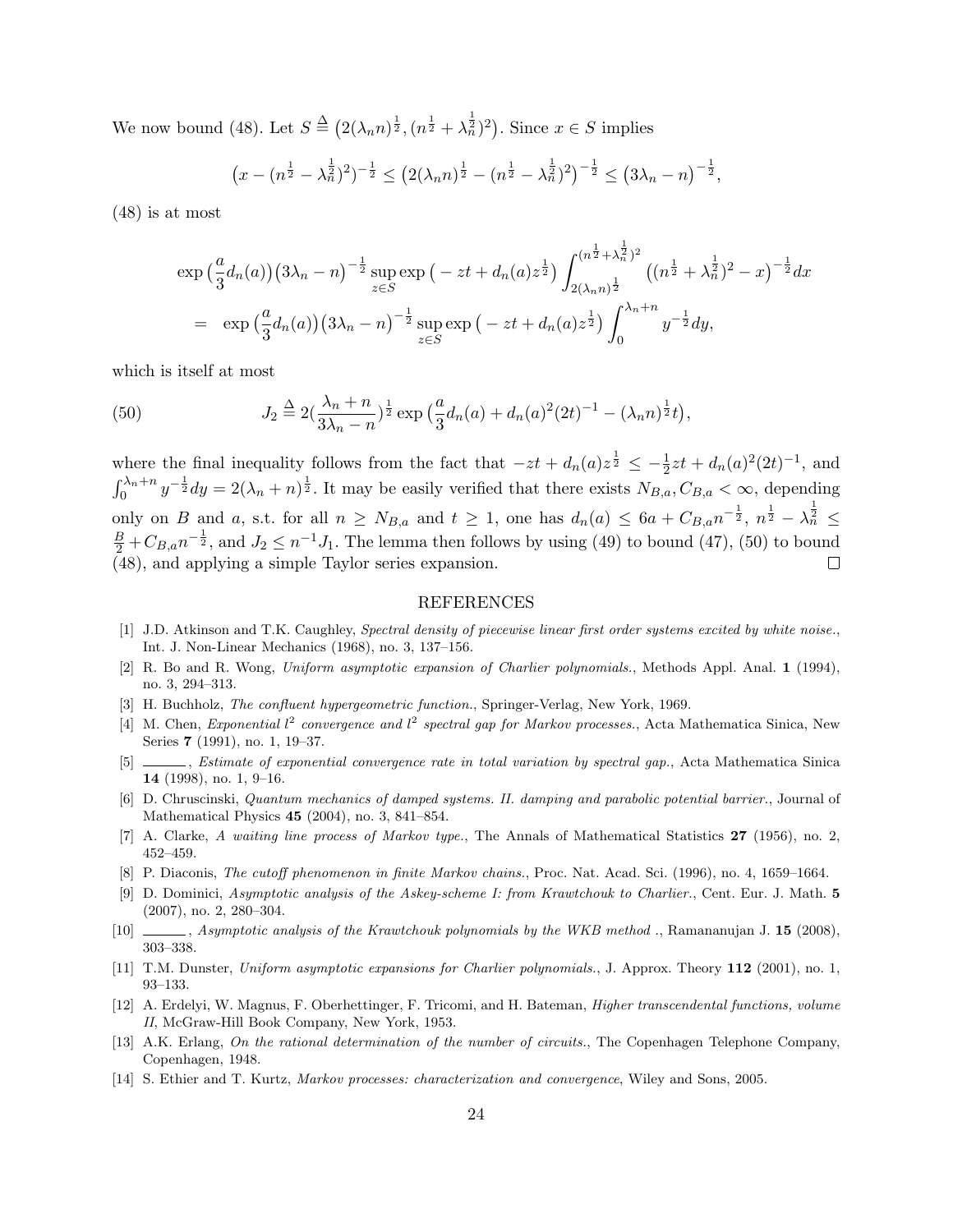- [15] C. Fricker, P. Robert, and D. Tibi, *On the rates of convergence of Erlang's model.*, J. Appl. Probab. **36** (1999), 1167–1184.
- [16] N. Gans, G. Koole, and A. Mandelbaum, *Telephone call centers: tutorial, review, and research prospects.*, Manufacturing and Service Operations Management **5** (2003), no. 2, 79–141.
- [17] I.S. Gradshteyn and I.M.Ryzhik, *Table of integrals, series, and products.*, Academic Press, New York, 1980.
- [18] S. Halfin and W. Whitt, *Heavy-traffic limits for queues with many exponential servers.*, Operations Research **29** (1981), no. 3, 567–588.
- [19] E. Hille, *Analytic function theory*, Ginn and Company, 1959.
- [20] D. Iglehart, *Limiting diffusion approximations for the many server queue and the repairman problem*, Journal of Applied Probability **2** (1965), 429–441.
- [21] D. Jagerman, *Some properties of the Erlang loss function*, Bell System Techn. J. **53** (1974), no. 3, 525–551.
- [22] A.J.E.M. Janssen and J.S.H. Van Leeuwaarden, *Back to the roots of the M/D/s queue and the works of Erlang, Crommelin and Pollaczek*, Statistica Neerlandica **62** (2008), no. 3, 299–313.
- [23] W. Kang and K. Ramanan, *Asymptotic approximations for the stationary distributions of many-server queues*, Annals of Applied Probability. **22** (2012), no. 2, 477–521.
- [24] S. Karlin and J. McGregor, *The differential equation of birth-and-death processes, and the Stieltjes moment problem*, Trans. Amer. math. Soc. **85** (1957), 489–546.
- [25] , *Many-server queueing processes with Poisson input and exponential service times.*, Pacific J. Math. **8** (1958), 87–118.
- [26] M. Kijima, *Evaluation of the decay parameter for some specialized birth-death processes.*, J.Appl.Prob. **29** (1992), 781–791.
- [27] C. Knessl and J. Leeuwaarden, *Spectral gap of the Erlang A model in the Halfin-Whitt regime.*, Preprint (2011).
- [28] , *Transient behavior of the Halfin-Whitt diffusion*, Stochastic Processes and Their Applications **121** (2011), no. 7, 1524–1545.
- [29] W. Ledermann and G. Reuter, *Spectral theory for the differential equations of simple birth and death processes.*, Philosophical Transactions of the Royal Society of London. Series A, Mathematical and Physical Sciences, **246** (1954), no. 914, 321–369.
- [30] P. Morse, *Stochastic properties of waiting lines.*, Journal of the Operations Research Society of America **3** (1955), no. 3, 255–261.
- [31] F. Pollaczek, *Sur l' application de la theorie des fonctions au calcul de certaines probabilites continues utilisees dans la theorie des reseaux telephoniques*, Annales de l'Institut Henri Poincare **10** (1946), 1–55.
- [32] T. Saaty, *Time-dependent solution of the many-server Poisson queue.*, Operations Research **8** (1960), no. 6, 755–772.
- [33] E.A. van Doorn, *Stochastic monotonicity and queueing applications of birth death processes.*, Lecture Notes in Statist. **4** (1981).
- [34] , *On oscillation properties and the interval of orthogonality of orthogonal polynomials.*, SIAM J. Math. Anal. **15** (1984), 1031–1042.
- [35] , *Conditions for exponential ergodicity and bounds for the decay parameter of a birth-death process.*, Advances in Applied Probability **17** (1985), 514–530.
- [36] , *Representations and bounds for zeros of orthogonal polynomials and eigenvalues of sign-symmetric tridiagonal matrices.*, J.Approx.Theory **51** (1987), 254–266.
- [37] , *Representations for the rate of convergence of birth-death processes*, Theory Probab. Math. Statist. **65** (2002), 37–43.
- [38] E.A. van Doorn and A.I. Zeifman, *On the speed of convergence to stationarity of the Erlang loss system*, Queueing Systems **63** (2009), 241–252.
- [39] E.A. van Doorn, A.I. Zeifman, and T.L. Panfilova, *Bounds and asymptotics for the rate of convergence of birthdeath processes.*, Teor. Veroyatnost. I Primenen. **54** (2009), 18–38.
- [40] S. Xie and C. Knessl, *On the transient behaviour of the Erlang loss model: heavy usage asymptotics*, SIAM J. Appl. Math. **53** (1993), no. 2, 555–599.
- [41] R. Young, *Euler's constant*, The Mathematical Gazette (1991), no. 75, 187–190.
- [42] A.I. Zeifman, *Some estimates of the rate of convergence for birth and death processes.*, Journal of Applied Probability **28** (1991), no. 2, 268–277.